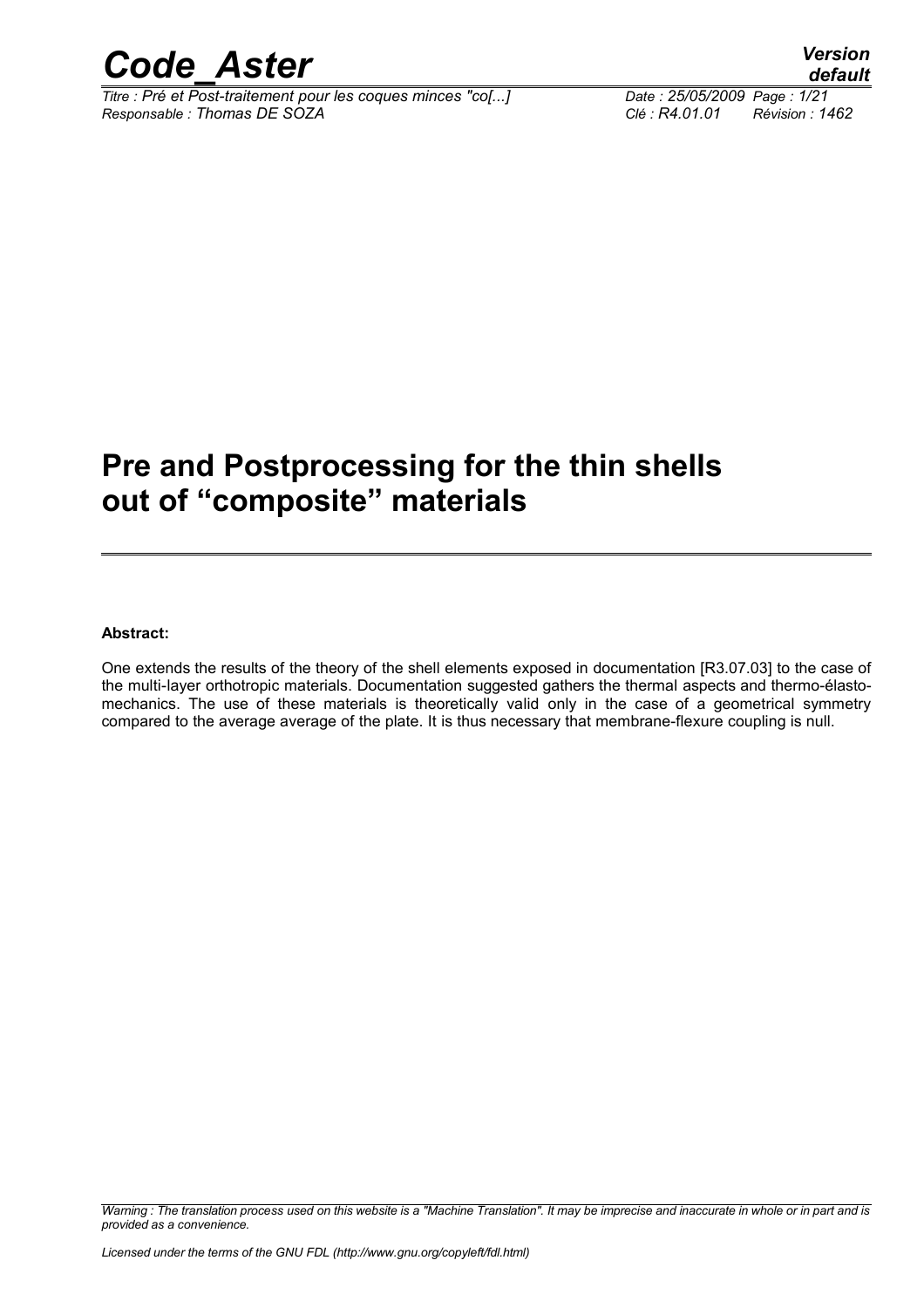*Titre : Pré et Post-traitement pour les coques minces "co[...] Date : 25/05/2009 Page : 2/21 Responsable : Thomas DE SOZA Clé : R4.01.01 Révision : 1462*

| 2 homogenized Characteristics of a thin shell in thermoelasticity and thermique4 |  |
|----------------------------------------------------------------------------------|--|
|                                                                                  |  |
|                                                                                  |  |
|                                                                                  |  |
| 2.3 Thermo-mécanique6                                                            |  |
|                                                                                  |  |
|                                                                                  |  |
|                                                                                  |  |
|                                                                                  |  |
|                                                                                  |  |
|                                                                                  |  |
|                                                                                  |  |
|                                                                                  |  |
|                                                                                  |  |
|                                                                                  |  |
|                                                                                  |  |
|                                                                                  |  |
|                                                                                  |  |
| 4.3.5 Computation of the rupture criteria in the layers (postprocessing) 18      |  |
|                                                                                  |  |

*Warning : The translation process used on this website is a "Machine Translation". It may be imprecise and inaccurate in whole or in part and is provided as a convenience.*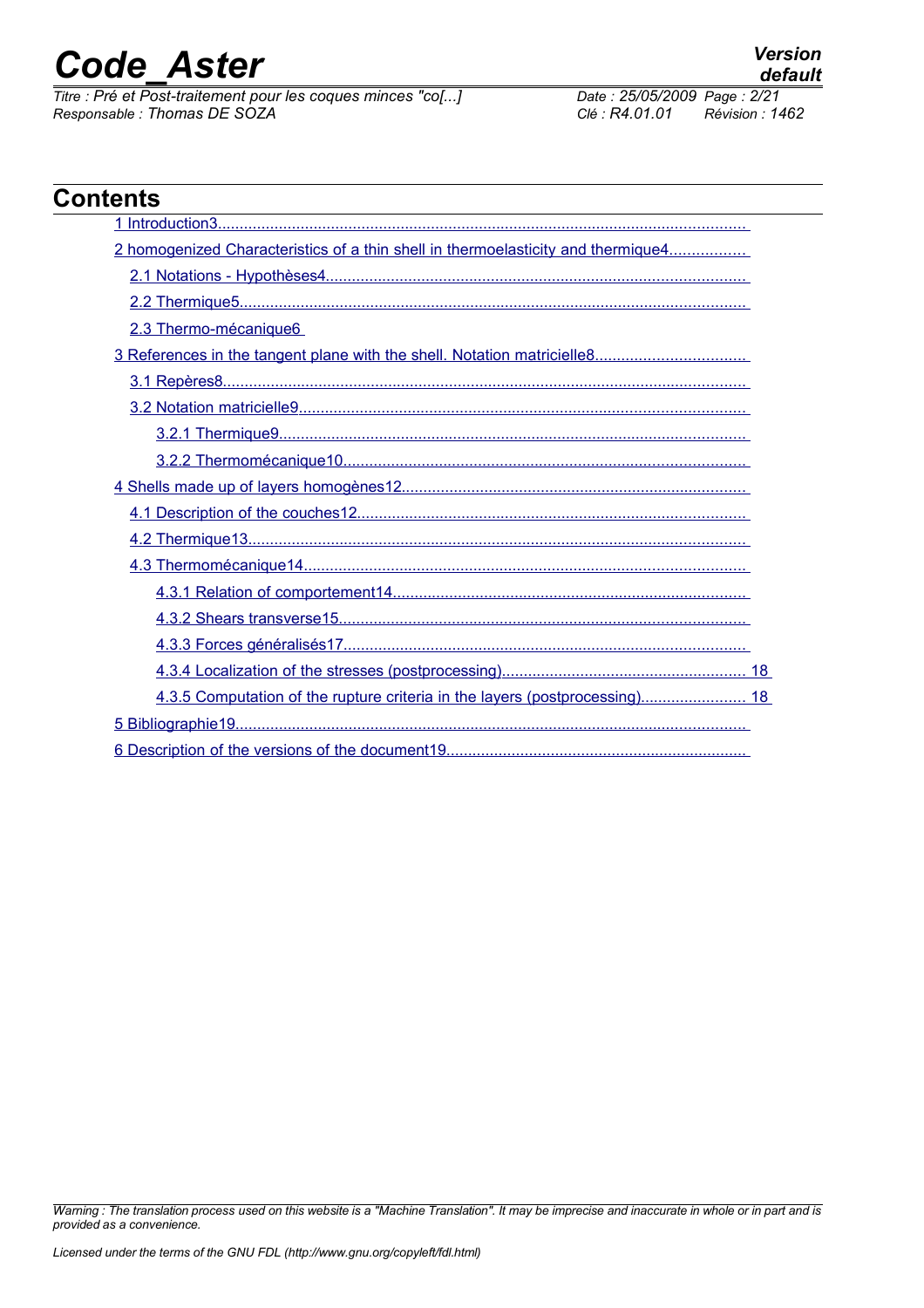*Titre : Pré et Post-traitement pour les coques minces "co[...] Date : 25/05/2009 Page : 3/21 Responsable : Thomas DE SOZA Clé : R4.01.01 Révision : 1462*

#### **1 Introduction**

<span id="page-2-0"></span>The modelization of the thermomechanical behavior by a theory of shells of structures made up of stratified composites presents compared to the isotropic homogeneous case a certain number of characteristics:

- the coefficients intervening in the behavior models linear connecting the mechanical magnitudes and thermals defined on the mean surface of the shell must be calculated from the spatial distribution in the thickness of the various materials,
- the materials constitutive of the shell are in general orthotropic:
	- it is necessary to define, in each point of the mean surface of the shell, a material direction fixing the reference in which the behavior models are described,
	- the form of the anisotropy produced on the total behavior of the shell can be unspecified,
- finally couplings between quantities characterizing of the phenomena symmetric and skewsymmetric compared to the mean surface can appear (coupling bending - membrane, coupling temperature average MOYENNE-gradient in the thickness). Into thermo\_mecanic the results presented are however theoretically valid only when membrane-flexure coupling is null,
- the analysis of the fracture or of the damage of these structures requires to return on a level of description finer than that provided by the models of shells: the criteria are formulated, layer by layer in the thickness, according to the "three-dimensional" stresses.

The preprocessing makes it possible to the user "to build" the quantities intervening in the theories of shells from a simple spatial description of the distribution of the various materials (position, thickness, directional sense).

Postprocessing intervenes once the structural analysis completed for providing, layer by layer, an evaluating of some rupture criteria or damage.

The bias here is to specify pre and postprocessings so that they are independent, in the frame of the models of shell selected, of the type of element chosen by the user to calculate the structural analysis. Indeed, the numerical difficulties of the computation of the shells and the representation of their geometry results in proposing according to the situations, several element types finished shell or of plate.

The note is divided into three parts. The first briefly points out the assumptions of the theory of shell used for thermomechanical computations and the statements of the coefficients homogenized to introduce. The second specifies the choices retained for the description of the directional sense of the materials compared to the elements like some notations. The last part details the application of these choices to the case of the shells made up of homogeneous layers.

To allow the use of the computation options available in *the Code\_Aster*, it is thus necessary to define commands the pre one and postprocessing for stratified composites compatible with the existing commands.

*Warning : The translation process used on this website is a "Machine Translation". It may be imprecise and inaccurate in whole or in part and is provided as a convenience.*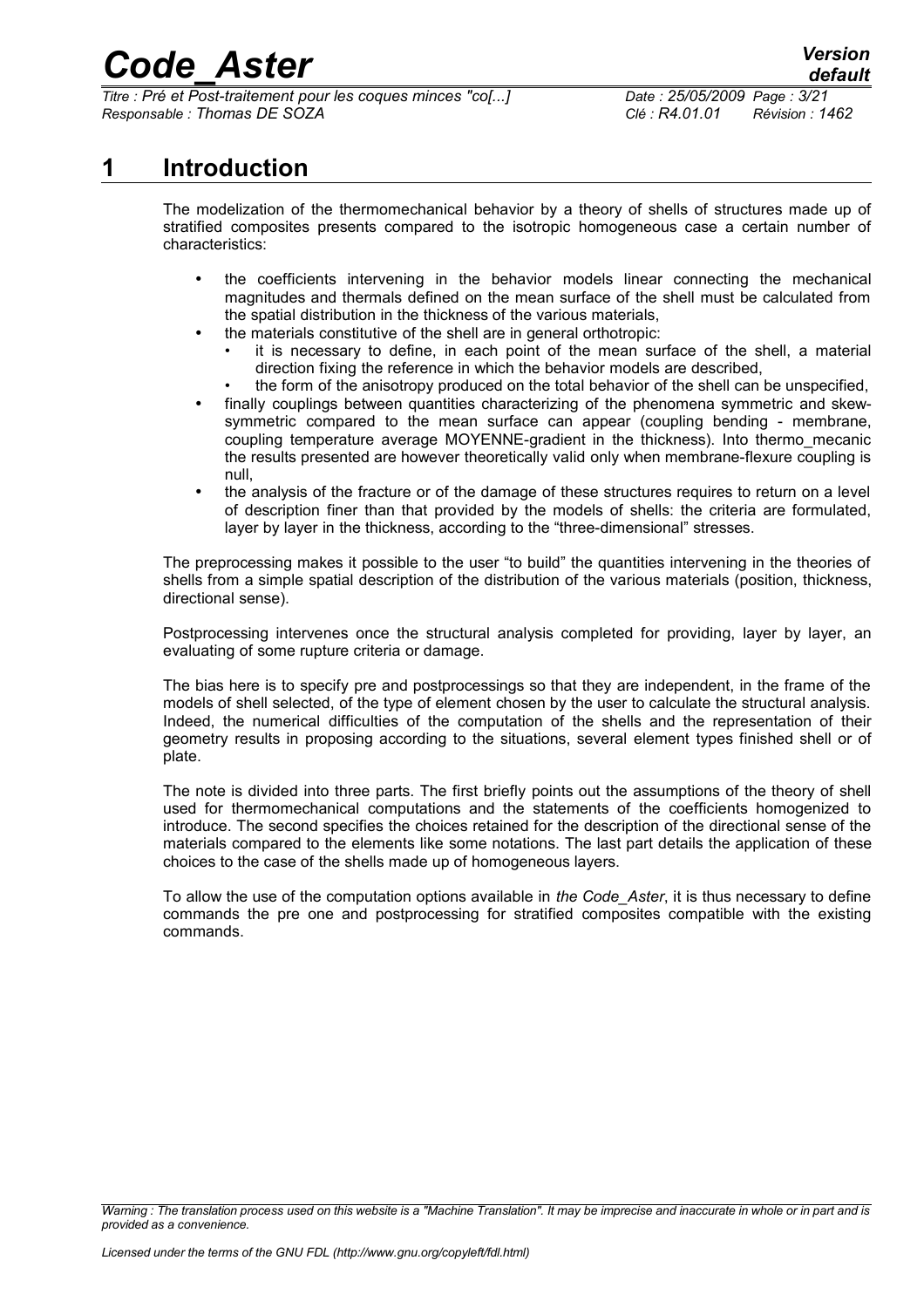*Titre : Pré et Post-traitement pour les coques minces "co[...] Date : 25/05/2009 Page : 4/21 Responsable : Thomas DE SOZA Clé : R4.01.01 Révision : 1462*

### <span id="page-3-1"></span>**2 Homogenized characteristics of a thin shell in thermoelasticity and thermal**

#### **2.1 Notations - Assumptions**

<span id="page-3-0"></span>the shell is made up various layers of orthotropic materials laid out parallel to mean surface  $\Sigma$  (cf [Figure 2.1-a]).



**Appear 2.1-a**

By noting  $\big| x_{_Y}\big|$  the coordinates  $\big| x_{_1},x_{_2}\big|$  on  $\varSigma$  and  $x_{_3}$  the normal coordinate on the surface *x*<sub>3</sub>∈ $\left]-h$  *,h* $\right|$  one can define the various characteristics of the materials intervening in Thermal and Thermo - elasticity. One will suppose moreover than one **of the axes of orthotropy coincides with** the norm  $\;$   $\;$   $\;$   $\;$  at the point  $\;$   $\left\vert x_{_{\mathcal{Y}}}\right\vert \;$  with the shell  $\;$   $\;$   $\;$   $\;$   $\;$   $\;$ 

- Conductivity:  $k_{\alpha\beta}(x_{\gamma}, x_{3}), k_{33}(x_{\gamma}, x_{3})$
- Voluminal heat:  $\rho c |x_{\gamma}, x_3|$
- Coefficients of thermal expansion:  $d_{\alpha\beta}(x_{\gamma},x_3)$
- Elastic stiffness (plane stress):  $A_{\alpha\beta\lambda\mu}(x_{\gamma},x_3)$
- Shear stiffness:  $A_{\alpha\beta\lambda\beta}$   $(x_{\gamma}, x_{3})$
- Density:  $\rho \left| x_{\gamma}, x_3 \right|$

The Greek indices traverse {1, 2}. The system  $\ket{x_{\overline{\chi}}}$  necessarily does not correspond to the axes of orthotropy of the materials in the tangent plane.

*Warning : The translation process used on this website is a "Machine Translation". It may be imprecise and inaccurate in whole or in part and is provided as a convenience.*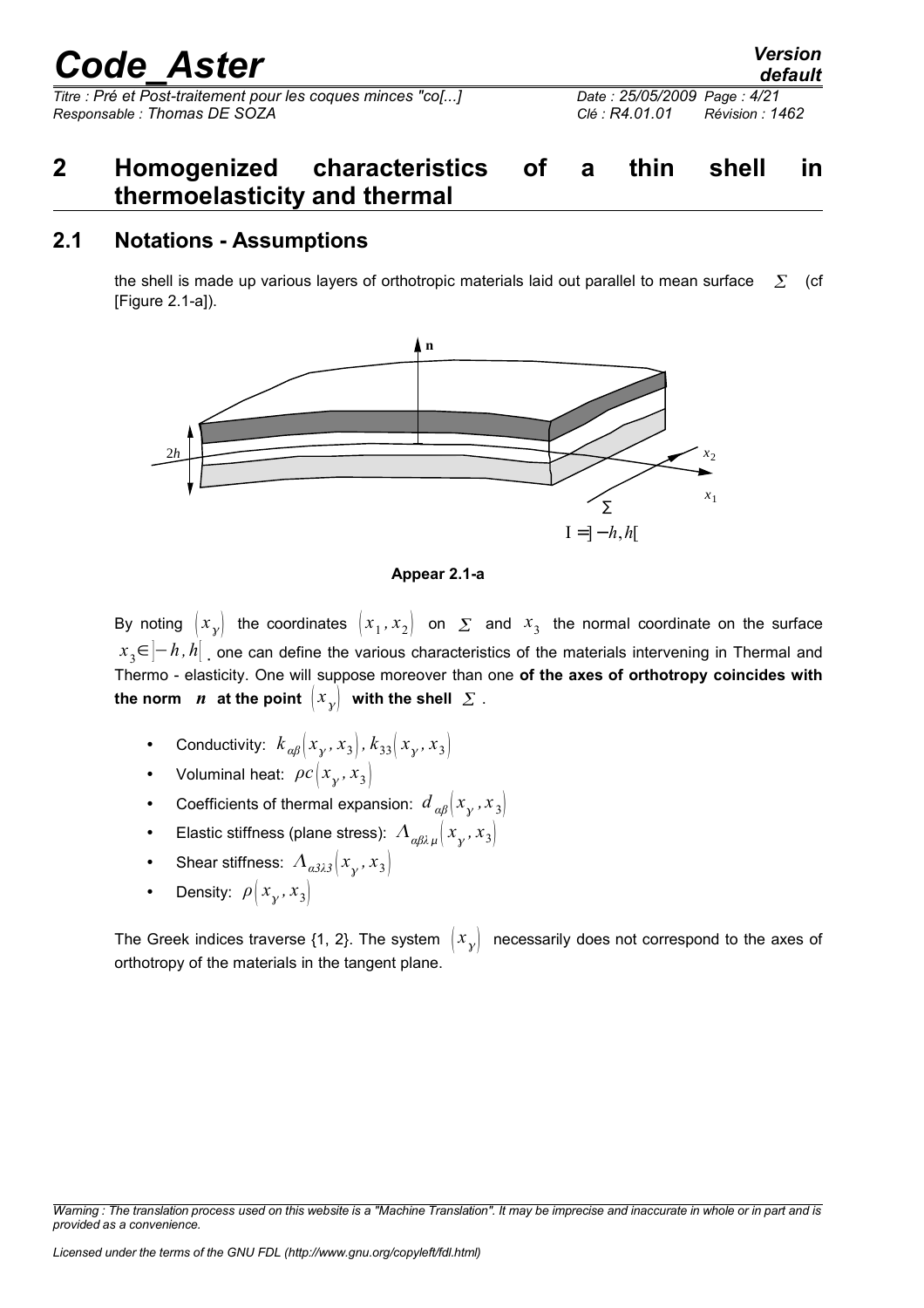*Titre : Pré et Post-traitement pour les coques minces "co[...] Date : 25/05/2009 Page : 5/21 Responsable : Thomas DE SOZA Clé : R4.01.01 Révision : 1462*

#### **2.2 Thermal**

<span id="page-4-0"></span>One is placed in the frame of the model of thermal shell describes in [R3.11.01] and [bib1].

A field of temperature "shell" is represented by the three fields  $\left(T^{m},T^{s},T^{i}\right)$  defined on  $\,\Sigma\,$  in the following way in the thickness  $\Box$ 

$$
T(x_y, x_3) = \sum_{j=1}^3 T^j(x_y) P_j(x_3) = T^m(x_y) P_1(x_3) + T^s(x_y) P_2(x_3) + T^i(x_y) P_3(x_3)
$$
 6q 2.2-1

where are  $P_{\overline{j}}$  to them the polynomials of  $I = ]-h$ ,  $h[$  :  $P_{\overline{1}}(x_3)$   $=$   $1-({x_3}/{h})^2$ LAGRANGE

$$
P_2(x_3) = \frac{x_3}{2h} (1 + x_3/h)
$$
  

$$
P_3(x_3) = -\frac{x_3}{2h} (1 - x_3/h)
$$

the interpretation of the fields  $|T^j|$  is then the following one:

- *T m*  $(x_{y}) = T(x_{y},0)$ (temperature on the mean surface of the shell).
- *T s*  $(x_{\gamma})=T(x_{\gamma},+h)$ (temperature on the upper surface of the shell),
- *T i*  $(x_{\gamma})=T(x_{\gamma},-h)$

(temperature on the lower surface of the shell).

Thanks to the representation [éq 2.2-1], one calculates the bilinear form  $\ K^T_S$  of  $\left[\ T^m,\ T^s,\ T^i\right]\equiv T$ from the form of the problem 3D (the indices  $ij$  take the values  $m, s, i$ ):

$$
K_{\Sigma}^{T}\left(T,\tau\right)=\int_{\Sigma}\left(A^{ji}_{\alpha\beta},T^{i}_{,\alpha},\tau^{j}_{,\beta}+B^{ji}_{,\alpha}T^{i}_{,\alpha},\tau^{j}\right)d\Sigma\quad\text{(summation on the repeated indices),}
$$

where  $\tau$  is a virtual field of temperature and where

$$
\begin{cases}\nA_{\alpha\beta}^{ij} = A_{\alpha\beta}^{ji} = A_{\beta\alpha}^{ij}, & B^{ij} = B^{ji} \\
A_{\alpha\beta}^{ij} \left(x_y\right) = \int_I k_{\alpha\beta} \left(x_y, x_3\right) P_i \left(x_3\right) P_j \left(x_3\right) dx_3 \\
B^{ij} \left(x_y\right) = \int_I k_{33} \left(x_y, x_3\right) \frac{\partial P_i}{\partial x_3} \left(x_3\right) \frac{\partial P_j}{\partial x_3} \left(x_3\right) dx_3\n\end{cases}
$$
 6q 2.2-2

*Warning : The translation process used on this website is a "Machine Translation". It may be imprecise and inaccurate in whole or in part and is provided as a convenience.*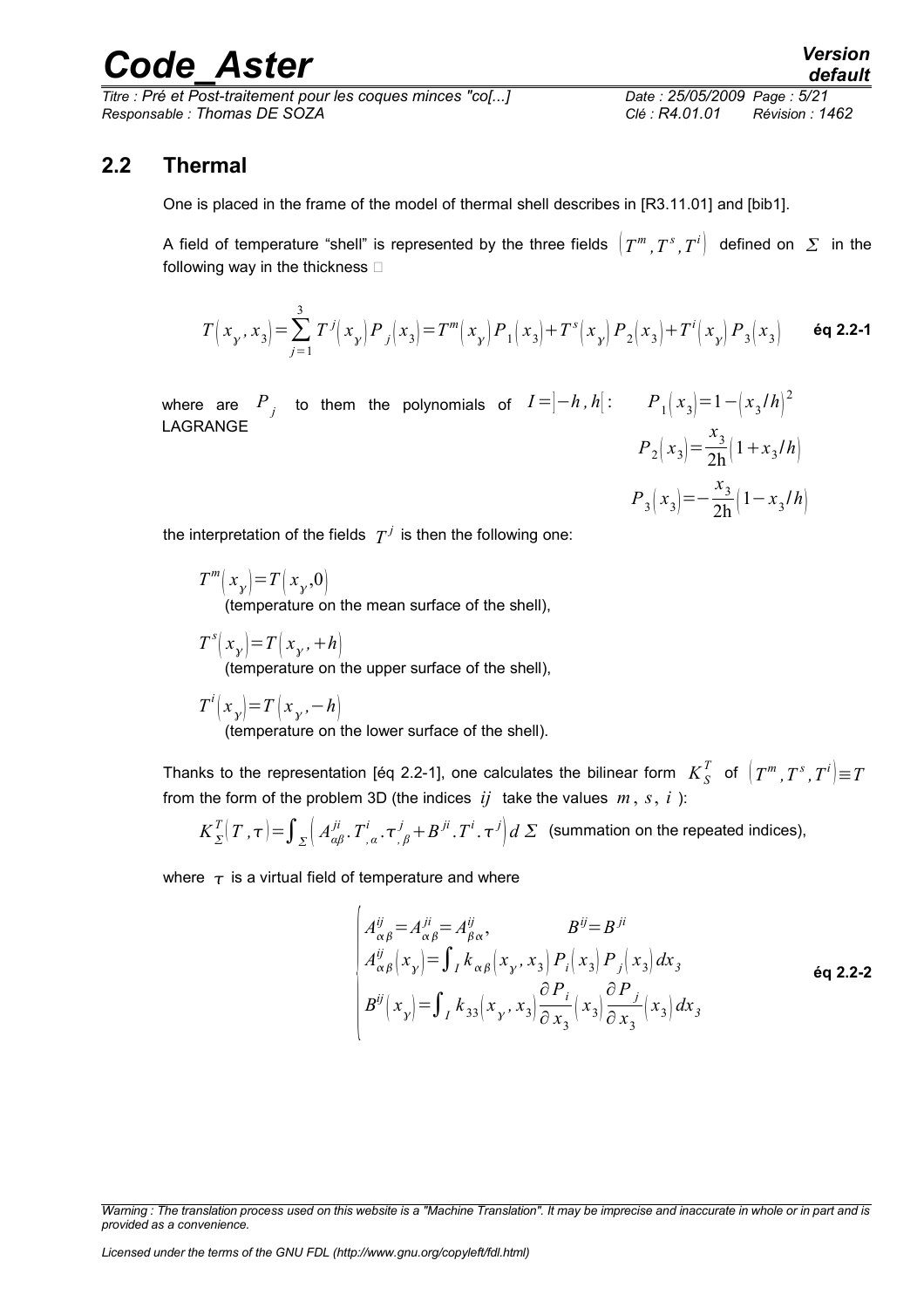*Titre : Pré et Post-traitement pour les coques minces "co[...] Date : 25/05/2009 Page : 6/21 Responsable : Thomas DE SOZA Clé : R4.01.01 Révision : 1462*

*x x x* 

*default*

the bilinear form related to voluminal heat in the problem of evolution is written:

$$
M(T, \tau) = \int_{S} C^{ij} . T^{i} . t^{j}
$$
  
\n
$$
C^{ij} (x_g) = \int_{I} \rho c (x_g, x_3) P_i(x_3) P_i(x_3) dx_3
$$

#### **2.3 Thermomechanical**

<span id="page-5-0"></span>One is placed in the frame of the modelization of shell of LOVE-KIRCHHOFF (shell thin) or REISSNER-MINDLIN (thick shell). In both cases, the sections are supposed to remain plane.

The strains of the tangent plane with  $\sum$  are thus expressed, in the thickness, using the strain tensors  $\,E_{\,\alpha\,\beta}[\,x_{_{\cal Y}}]\,$  , of variation of curvature  $\,K_{\,\alpha\,\beta}[\,x_{_{\cal Y}}]\,$  and distortion  $\,{{\cal Y}_{\alpha}}[\,x_{_{\cal Y}}]\,$  of surface [bib2]:

$$
e_{\alpha\beta}\left(x_y, x_3\right) = E_{\alpha\beta}\left(x_y\right) + x_3 K_{\alpha\beta}\left(x_y\right) \qquad e_{\alpha3}\left(x_y, x_3\right) = \frac{\gamma_\alpha\left(x_y\right)}{2} \qquad \text{6q 2.3-1}
$$

the material undergoing a local strain of thermal origin given by (  $T^{r\acute{e}f^-}$  is the reference temperature):

$$
e_{\alpha\beta}^{th}(x_{\gamma}, x_{3}) = \left(T(x_{\gamma}, x_{3}) - T^{r\epsilon f}\right) d_{\alpha\beta}(x_{\gamma}, x_{3})
$$

The local stress field is given by the thermo-elastic model in plane stresses:

$$
S_{\alpha\beta} = L_{\alpha p h a \beta \lambda \mu} \Big( e_{\lambda \mu} - e_{\lambda \mu}^{th} \Big)
$$

maybe with the model preceding for *T* :

$$
s_{\alpha\beta}\left(x_{\gamma}, x_{3}\right) = L_{\alpha\beta\lambda\mu}\left(x_{\gamma}, x_{3}\right)\left[E_{\lambda\mu}\left(x_{\gamma}\right) + x_{3}K_{\lambda\mu}\left(x_{\gamma}\right) - e_{\lambda\mu}^{th}\left(x_{\gamma}, x_{3}\right)\right]
$$
  
avec  $e_{\lambda\mu}^{th}\left(x_{\gamma}, x_{3}\right) = \left(\sum_{j=1}^{3} T^{j}\left(x_{\gamma}\right).P_{j}\left(x_{3}\right) - T^{ref}\right)d_{\lambda\mu}\left(x_{\gamma}, x_{3}\right)$  éq the 2.3-2

generalized forces (bending  $\,M^{\alpha\beta}\,$  and membrane  $\,N^{\alpha\beta}\,$  ) are related to  $\,\sigma\,$  by:

$$
\begin{cases}\nM^{\alpha\beta}\left(x_{y}\right) = \int_{I} s^{\alpha\beta}\left(x_{y}, x_{3}\right) x_{3} dx_{3}, \\
N^{\alpha\beta}\left(x_{y}\right) = \int_{I} s^{\alpha\beta}\left(x_{y}, x_{3}\right) dx_{3},\n\end{cases}
$$
\n6q 2.3-3

so that the constitutive law of the shell is written with point:  $\overline{x}_{\overline{\chi}}$ 

$$
\begin{vmatrix}\nM^{\alpha\beta} = P^{\alpha\beta\lambda\mu} K_{\lambda\alpha\beta\alpha\mu} + Q^{\alpha\beta\lambda\mu} E_{\lambda\mu} + M^{\alpha\beta}_{\mu} \\
N^{\alpha\beta} = R^{\alpha\beta\lambda\mu} E_{\lambda\mu} + Q^{\alpha\beta\lambda\mu} K_{\lambda\mu} + N^{\alpha\beta}_{\mu}\n\end{vmatrix}
$$
 6q 2.3-4

*Licensed under the terms of the GNU FDL (http://www.gnu.org/copyleft/fdl.html)*

*Warning : The translation process used on this website is a "Machine Translation". It may be imprecise and inaccurate in whole or in part and is provided as a convenience.*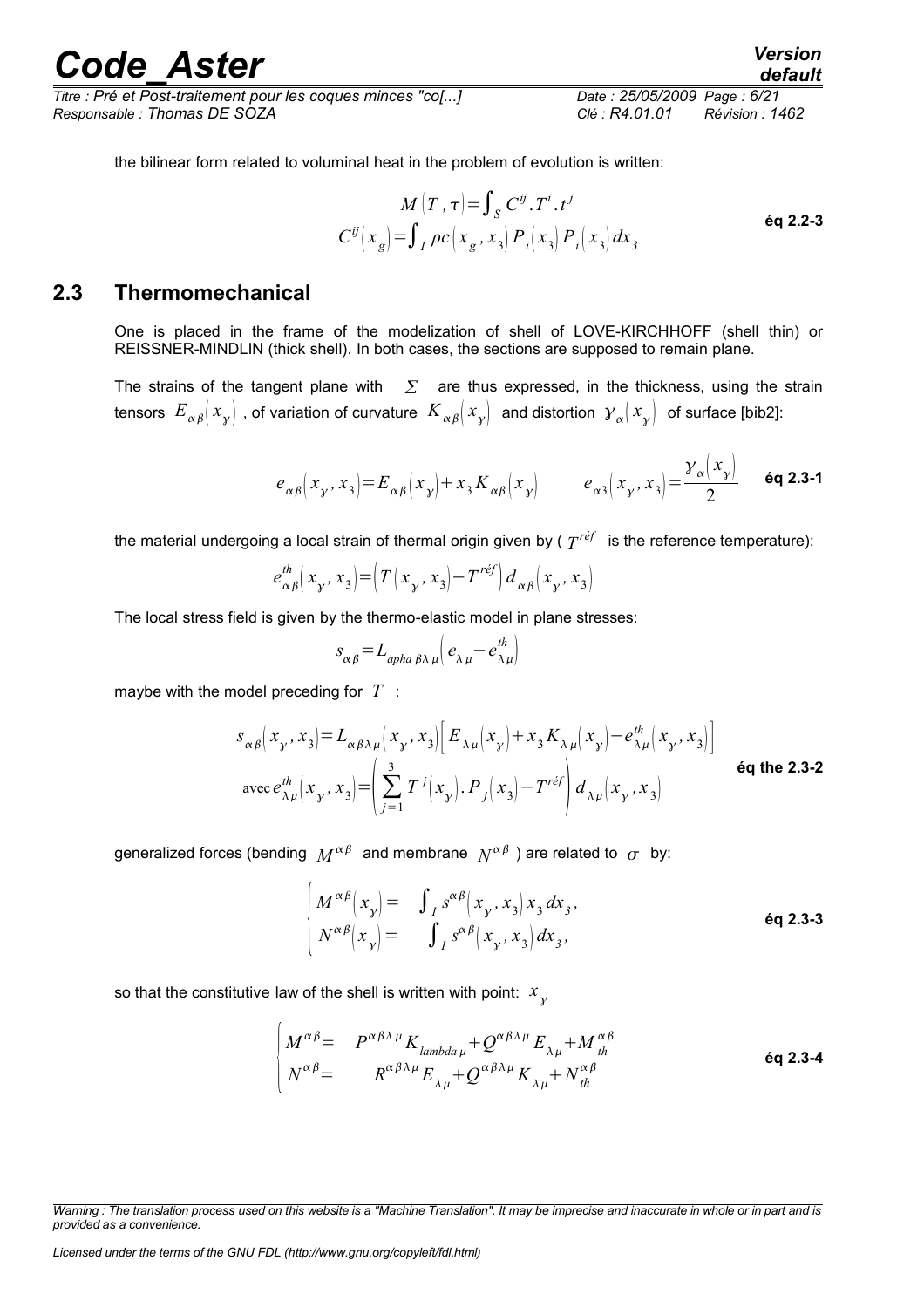*Titre : Pré et Post-traitement pour les coques minces "co[...] Date : 25/05/2009 Page : 7/21 Responsable : Thomas DE SOZA Clé : R4.01.01 Révision : 1462*

*default*

where

$$
\begin{vmatrix}\nP^{\alpha\beta\lambda\mu} = + \int_{I} L^{\alpha\beta\lambda\mu} (x_{3}) x_{3}^{2} dx_{3} \\
Q^{\alpha\beta\lambda\mu} = + \int_{I} L^{\alpha\beta\lambda\mu} (x_{3}) x_{3} dx_{3} \\
R^{\alpha\beta\lambda\mu} = + \int_{I} L^{\alpha\beta\lambda\mu} (x_{3}) dx_{3} \\
N^{\alpha\beta}_{th} = - \int_{I} L^{\alpha\beta\lambda\mu} e_{\lambda\mu}^{th} dx_{3} \\
M^{\alpha\beta}_{th} = - \int_{I} L^{\alpha\beta\lambda\mu} e_{\lambda\mu}^{th} x_{3} dx_{3}\n\end{vmatrix}
$$

When the temperature is calculated by the model Thermal one can directly express the "Thermal" forces according to the three "components"  $\left(\right. T^{m},\, T^{s},\, T^{i} \right)$   $\,$ :

$$
\begin{cases}\nM_{th}^{\alpha\beta} = -\Big[\int_{I} L_{\alpha\beta\lambda\mu} d_{\lambda\mu} \Big(x_{3}\Big) P_{j} \Big(x_{3}\Big) x_{3} dx_{3}\Big] \Big(T^{j} - T^{r\acute{e}f}\Big) = DM_{j}^{\alpha\beta} \Big(T^{j} - T^{r\acute{e}f}\Big) \\
N_{th}^{\alpha\beta} = -\Big[\int_{I} L_{\alpha\beta\lambda\mu} d_{\lambda\mu} \Big(x_{3}\Big) P_{j} \Big(x_{3}\Big) dx_{3}\Big] \Big(T^{j} - T^{r\acute{e}f}\Big) = DN_{j}^{\alpha\beta} \Big(T^{j} - T^{r\acute{e}f}\Big)\n\end{cases}
$$

quantities *DN* and *DM* depend only on the materials constitutive of the shell and their distribution.

**Note:**

*When the provision of the materials is symmetric compared to*  $\sum$ , certain integrals, being sum *of odd terms, are cancelled:*  $Q^{\alpha\beta\lambda\mu}=0$ *,*  ${DM}^{\alpha\beta}_{1} = {DM}^{\alpha\beta}_{3} = 0$  *;*  ${DN}^{\alpha\beta}_{2} = 0$  *.* 

The shears and shearing stresses transverse are obtained by writing of the local balance equations without volume force:

$$
\sigma_{,j}^{ij} = 0 \text{ where } [i,j] \in [1,2,3]
$$

what makes it possible to write:

$$
V^{\alpha}\left(x_{y}\right) = M^{\alpha\beta}_{,\beta}\left(x_{y}\right)
$$

$$
\sigma^{\alpha\beta}\left(x_{y}, x_{3}\right) = -\int_{-h}^{x_{3}} \sigma^{\alpha\beta}_{,\beta}\left(x_{y}, z\right) dz
$$

by means of the fact that  $\ \sigma^{\alpha\beta}$  $(x_{\gamma}$ <sup>*,*+*h* $)$ = $\sigma^{\alpha3}$ </sup>  $(x_{\gamma}$ <sup>*,*−*h* $)$ =0 .</sup>

The role of the preprocessing is to calculate the various quantities  $A, B, C, P, Q, R, DM, DN$ , from the description of the material (number, directional sense and thickness of the various layers, local characteristics  $\rho c$ , k,  $\rho$ , L, d).

*Warning : The translation process used on this website is a "Machine Translation". It may be imprecise and inaccurate in whole or in part and is provided as a convenience.*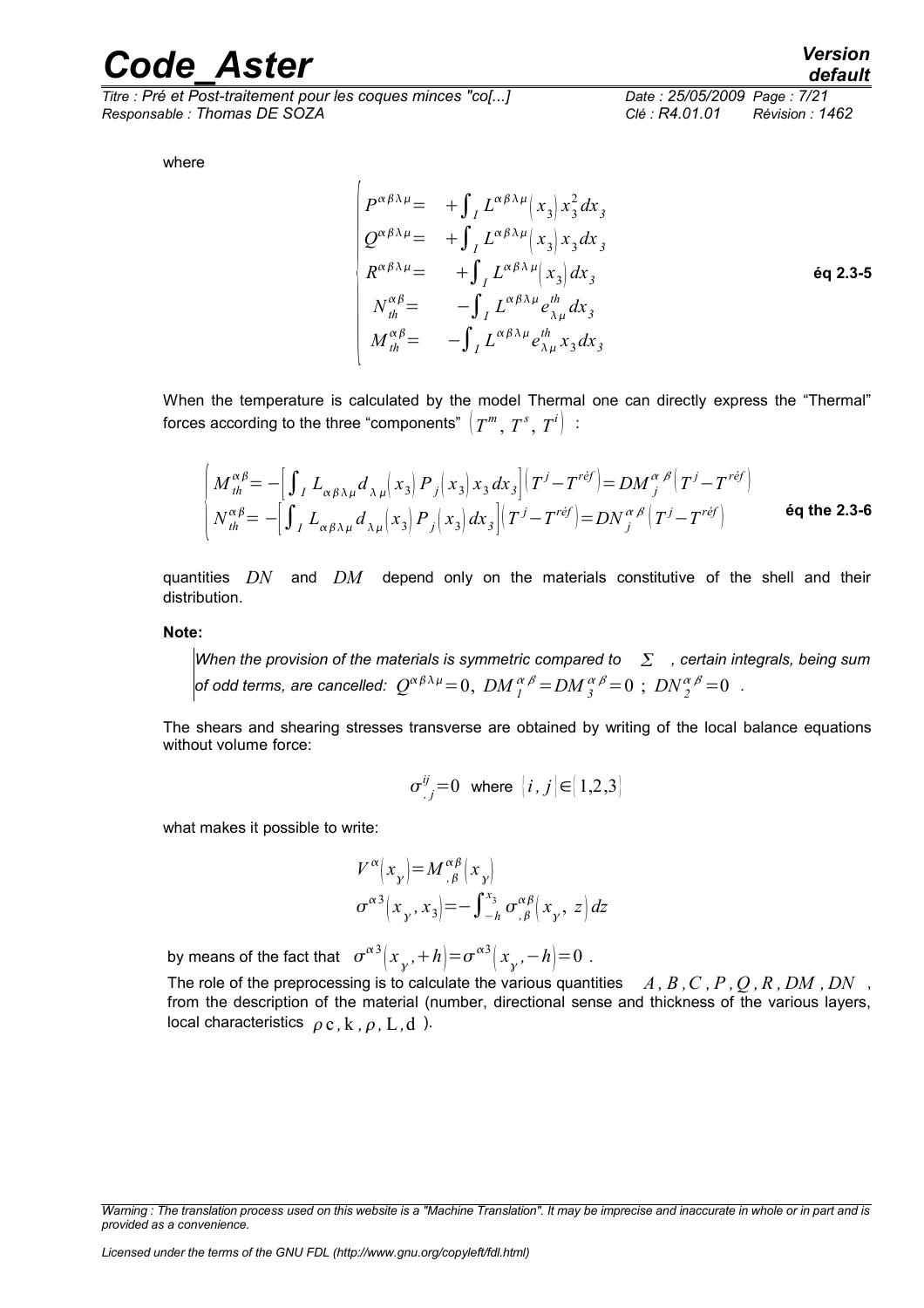*Titre : Pré et Post-traitement pour les coques minces "co[...] Date : 25/05/2009 Page : 8/21 Responsable : Thomas DE SOZA Clé : R4.01.01 Révision : 1462*

### <span id="page-7-1"></span>**3 References in the tangent plane with the shell. Matric notation**

#### **3.1 References**

<span id="page-7-0"></span>One considers the total reference of structure  $(X, Y, Z)$  : to see figure [Figure 3.1-a]. In the case of the stratified composites the directional sense of full-course is defined compared to a direction of reference  $e_{r\acute{e}f}$  in the tangent plane (  $T$  ).

This vector  $\bm{e}_{\textit{ref}}$  is determined by the projection of a vector  $\bm{X}_{1}$  , given by the user under key word ANGL\_REP of AFFE\_CARA\_ELEM [U4.24.01], on the tangent level ( *T* ) in an unspecified point of the shell.



**Appear 3.1-the**

vector  $\left|X_{_{1}}\right|$  is defined by the user by two directed angles:

 $\alpha_1$  : enter  $\overline{OX}$  and  $\overline{X}_{1\,\mathrm{proj}(X,\;Y)}$  $\alpha_{2}^{\phantom{\dag}}$  : enter  $\boldsymbol{X}_{1\,\mathrm{proj}(X,\phantom{X},Y)}$  and  $\overline{X}_{1}^{\phantom{\dag}}$ 

 $\alpha_1^-$  : fact of passing from the direction  $\ 0\text{X}_-$  to projection in the plane  $\ KV$  of the vector  $\ K^-_1$  .

 $\alpha_{2}^{+}$  : fact of passing from this projection to  $\left. X_{+}\right.$  itself: to see figure [Figure 3.1-a].

Whenever in a given zone of the shell, ( $\,$   $T$   $\,$  ) is orthogonal with  $\,X_{_1}$  , the user will have to define another vector (in practice for some meshes).

*Warning : The translation process used on this website is a "Machine Translation". It may be imprecise and inaccurate in whole or in part and is provided as a convenience.*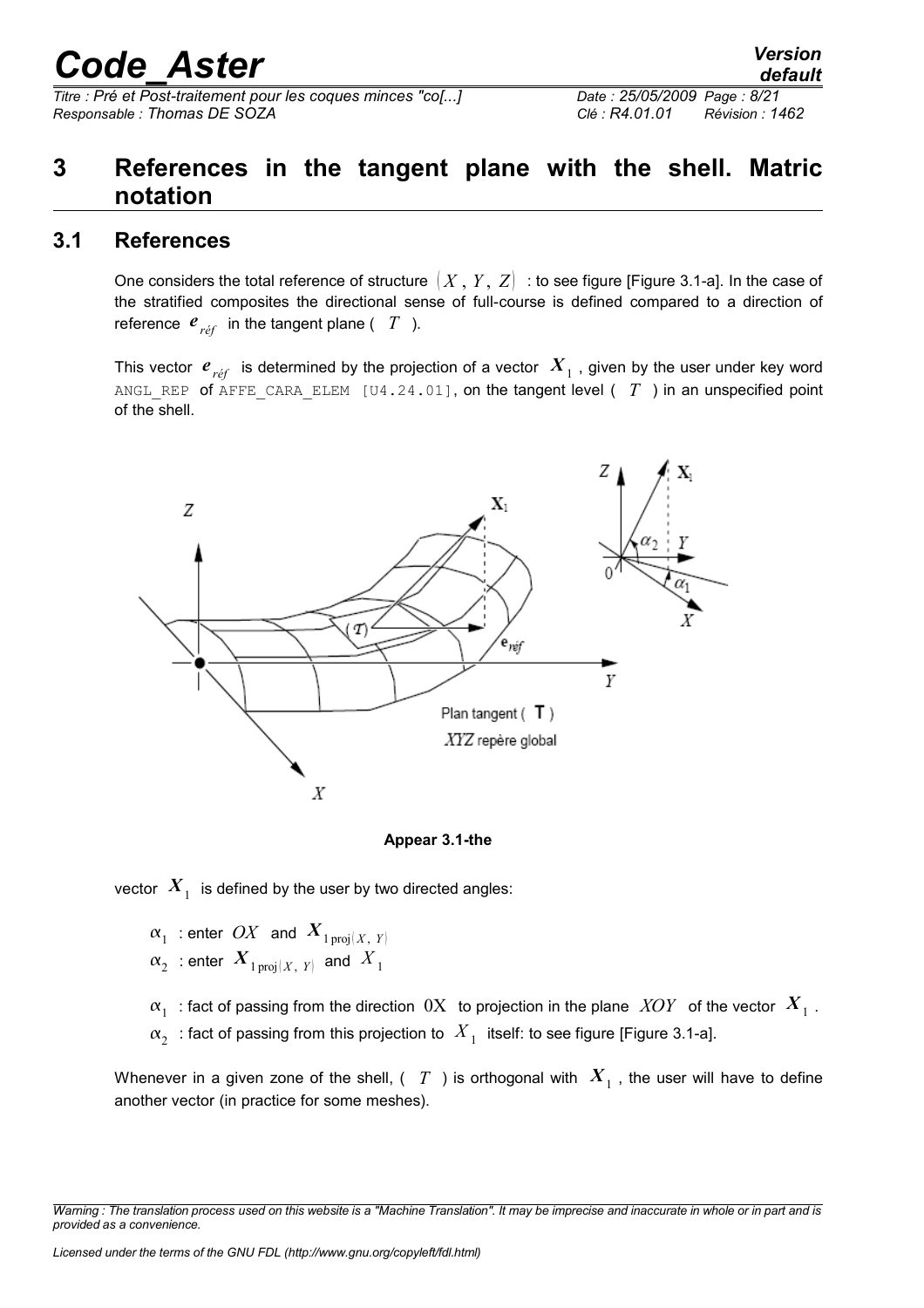| <b>Code Aster</b>                                           | <b>Version</b><br>default         |
|-------------------------------------------------------------|-----------------------------------|
| Titre : Pré et Post-traitement pour les coques minces "co[] | Date: 25/05/2009 Page: 9/21       |
| Responsable : Thomas DE SOZA                                | Clé : R4.01.01<br>Révision : 1462 |

For a finite element of type facets planes, contained in the tangent plane ( *T* ), one defines the local orthonormal  $\,\left[ {V}_{{}_1},{V}_{{}_2}\right]\,$  reference in the element using the classification of the tops. For example for the triangle:



Appear 3.1-b: Local coordinate system of the element  $\left| {V}_{1},{V}_{2} \right|$ 

the directed angle  $\left. j\right._{0} = \mid\!\!V_{\perp},\,\bm{e}_{r\acute{e}f}\!\!\mid\,$  makes it possible to pass from the local coordinate system to the element to the reference of reference.

#### **3.2 Matric notation**

<span id="page-8-1"></span>In thermal as into thermomechanical, the programming of the elements requires to express the operators of elasticity and conduction in the local coordinate system of the finite element  $\,\left|\,V_{\,-1},V_{\,2}\right|$  . One is used simplifying the representation of the tensorial quantities as follows.

#### **3.2.1 Thermal**

<span id="page-8-0"></span>One represents the tensorial quantities in the reference  $\left[{V}_{{}_1},{V}_{{}_2}\right]$  :

$$
\left(A_{\alpha\beta}^{ij}\left((i,j)\in m, s, i^2\left(\alpha\beta\right)\in 1,2^2\right)\right)
$$

in a vectorial form with 6 vectors by taking account of symmetries [§2.2]:

$$
A^{ij} = \begin{pmatrix} A_{11}^{ij} \\ A_{22}^{ij} \\ A_{12}^{ij} \end{pmatrix} = \int_{-h}^{h} P_i(x_3) \cdot P_j(x_3) \cdot \begin{pmatrix} k_{11} \\ k_{22} \\ k_{12} \end{pmatrix} dx_3
$$

where *k*=  $\left| \right|_k$  $k_{11}$  $\begin{vmatrix} k_{22} \\ k_{12} \end{vmatrix}$  in indicates the thermal vector conductivity built using the tensor  $\vert 0 \vert$  $k_{\alpha\beta}$ 0  $\boldsymbol{0}$  $0 \t 0 \t k_{33}$  $(cf [§2.1])$ 

and of  $P_i(x_3)$ , the polynomials of LAGRANGE in the thickness. One makes in the same way for  $\bm{B}^{ij}$  ,  $\bm{C}^{ij}$  .

*Warning : The translation process used on this website is a "Machine Translation". It may be imprecise and inaccurate in whole or in part and is provided as a convenience.*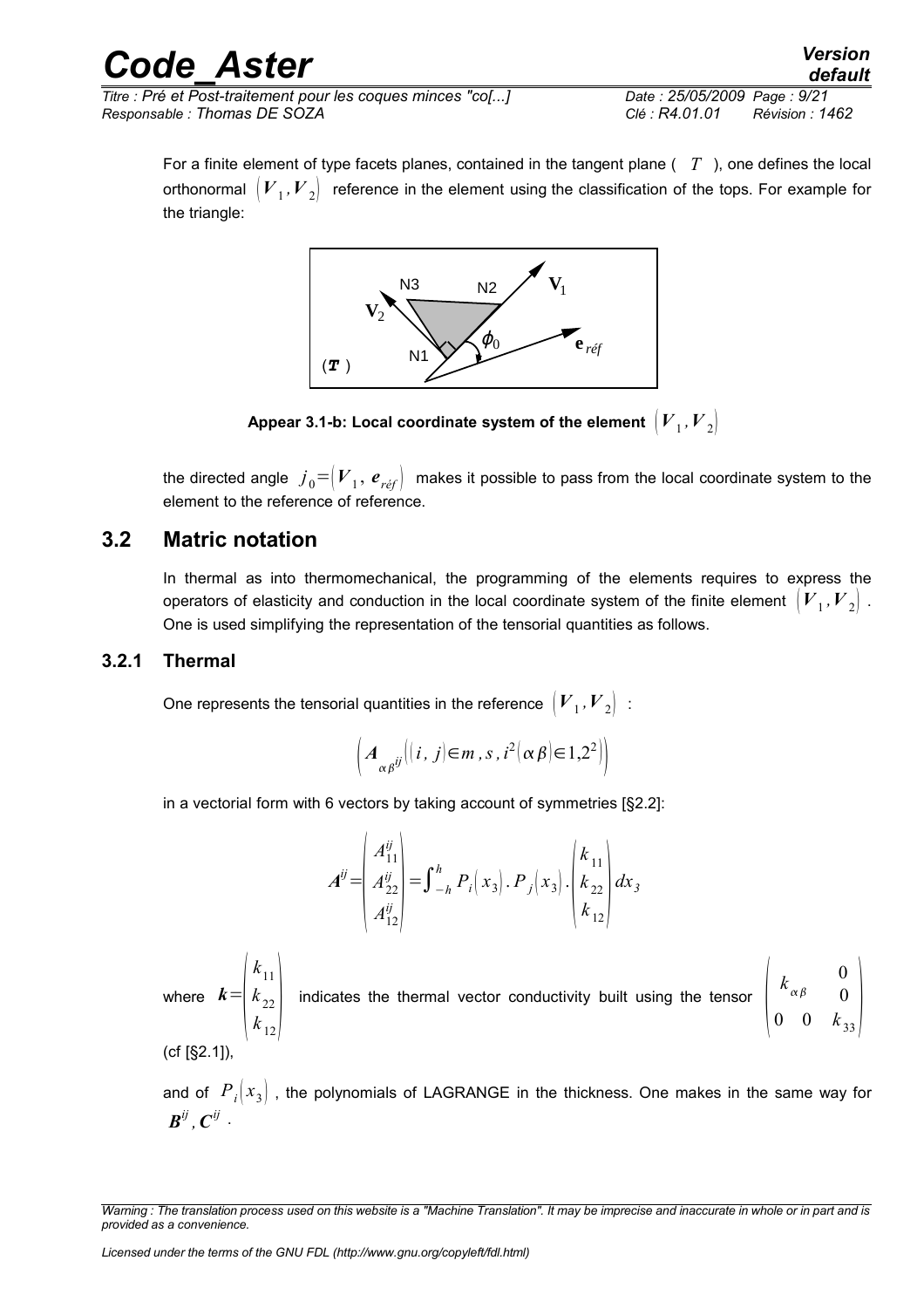*Titre : Pré et Post-traitement pour les coques minces "co[...] Date : 25/05/2009 Page : 10/21 Responsable : Thomas DE SOZA Clé : R4.01.01 Révision : 1462*

While placing oneself in the reference of the element  $\left({\bm V}_{1},{\bm V}_{2}\right)$  , one uses the transition matrix  $\left.{\bm P}_{k}^{[m]}\right.$ 

of the tensor of conductivity *k*=  $\left| \right|_k$  $k_{11}$  $\begin{vmatrix} k_{22} \\ k_{12} \end{vmatrix}$  o of  $(V_1, V_2)$  worms the reference associated with  $e_{r\acute{e}f}$ 

[bib3]:

$$
\boldsymbol{P}_{k}^{[m]} = \begin{bmatrix} C^{2} & S^{2} & 2\,CS \\ S^{2} & C^{2} & -2\,CS \\ -CS & CS & C^{2} - S^{2} \end{bmatrix} \qquad \text{where} \quad \begin{aligned} C = \cos(\varphi_{0}) \\ S = \sin(\varphi_{0}) \end{aligned}
$$

It results from it that the transition matrix  $(P_k^m)^{-1}$  of the tensor of conductivity of the reference associated with  $\bm{e}_{\it ref}^{\vphantom{\dagger}}$  worms  $\left(\bm{V}_{1}^{\vphantom{\dagger}},\bm{V}_{2}^{\vphantom{\dagger}}\right)$  is given by:

$$
\boldsymbol{P}_{k^{[m]^{-1}}} = \begin{bmatrix} C^2 & S^2 & -2\,CS \\ S^2 & C^2 & 2\,CS \\ CS & -CS & C^2 - S^2 \end{bmatrix} \qquad \text{where} \quad \begin{aligned} C &= \cos(\varphi_0) \\ S &= \sin(\varphi_0) \end{aligned}
$$

#### **3.2.2 Thermomechanical**

<span id="page-9-0"></span>One also represents in a vectorial form in the reference  $\left[{V}_{{}_1},{V}_{{}_2}\right]$  :

• on the one hand, normal stresses  $\sigma_{11}$ ,  $\sigma_{22}$ , shears  $\sigma_{12}$  in the plane and transverse shears  $\sigma_{13}$  and  $\sigma_{23}$  :

$$
\sigma = \begin{pmatrix} \sigma_{11} \\ \sigma_{22} \\ \sigma_{12} \end{pmatrix} , \quad \tau = \begin{pmatrix} \sigma_{13} \\ \sigma_{23} \end{pmatrix}
$$

in addition, corresponding strains:

$$
\varepsilon = \begin{pmatrix} \varepsilon_{11} \\ \varepsilon_{22} \\ \gamma_{12} \end{pmatrix} , \frac{1}{2} \gamma = \begin{pmatrix} \varepsilon_{13} \\ \varepsilon_{23} \end{pmatrix} \qquad \gamma_{12} = 2\varepsilon_{12}
$$

who break up with the generalized strains of membrane *E* and bending *K* :

$$
\varepsilon\left(x_{3}\right)=\varepsilon\left(u\right)\left(x_{3}\right)-\varepsilon^{th}\left(x_{3}\right)
$$

$$
\operatorname{avec}\varepsilon\left(u\right)\left(x_{3}\right)=\mathbf{E}+x_{3}\mathbf{K}
$$

$$
\varepsilon^{th}\left(x_{3}\right)=\mathbf{d}\left(x_{3}\right)\left(\mathbf{T}_{\left(x_{3}\right)}-\mathbf{T}^{\text{ref}}\right)
$$

*Warning : The translation process used on this website is a "Machine Translation". It may be imprecise and inaccurate in whole or in part and is provided as a convenience.*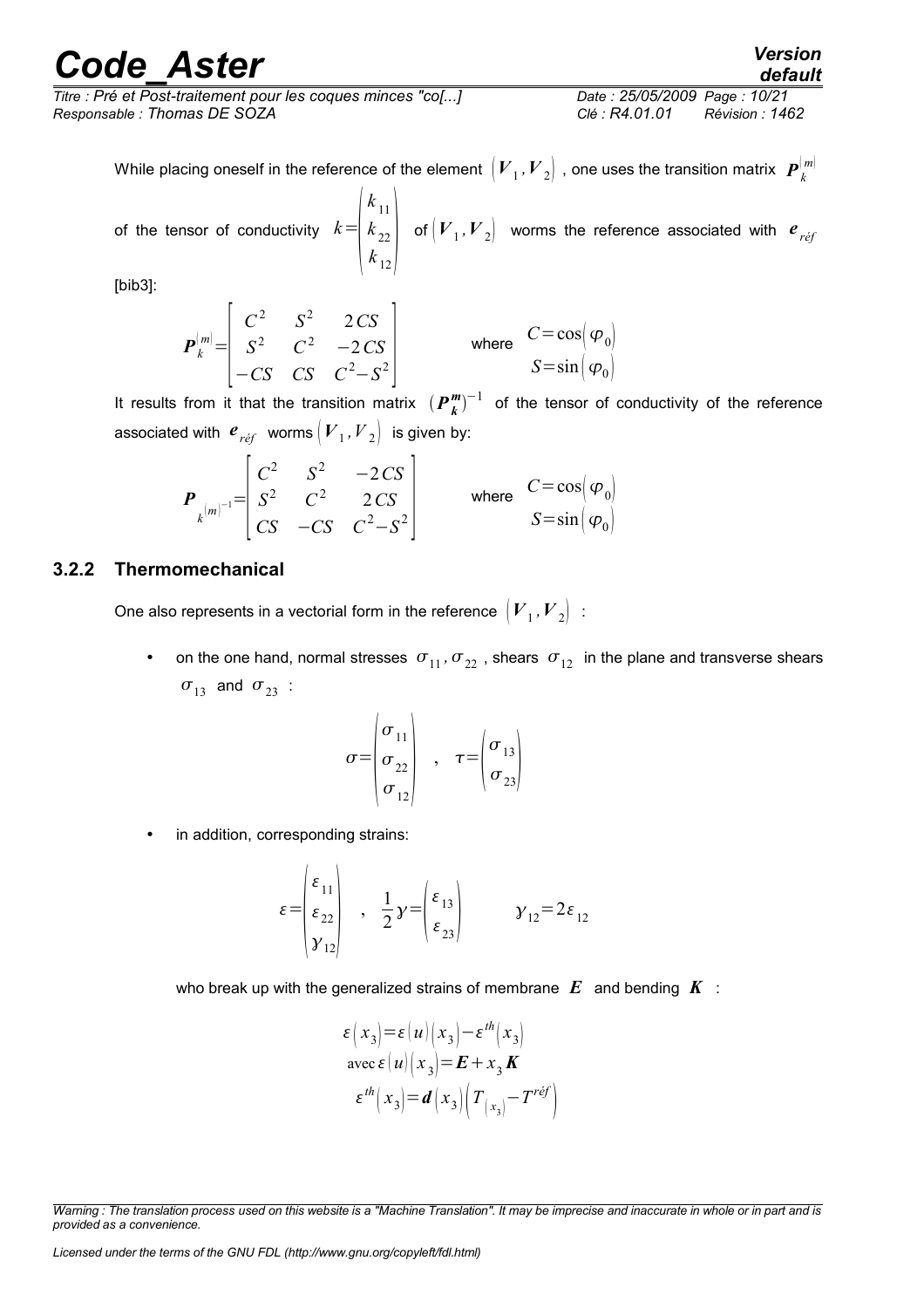*Titre : Pré et Post-traitement pour les coques minces "co[...] Date : 25/05/2009 Page : 11/21 Responsable : Thomas DE SOZA Clé : R4.01.01 Révision : 1462*

for an Y-coordinate *x* 3 ∈]−*h ,h*[ , and:

$$
E = \begin{pmatrix} E_{11} \\ E_{22} \\ E_{11} \end{pmatrix} , K = \begin{pmatrix} K_{11} \\ K_{22} \\ K_{11} \end{pmatrix} , d = \begin{pmatrix} d_{11} \\ d_{22} \\ d_{11} \end{pmatrix}
$$

where *d* is the vector associated with the coefficients of thermal expansion thermal. The vector forced  $\sigma$  is obtained using the stiffness matrix (3 X 3):

 $\bm{\sigma}\!=\!\bm{R}$  . $\bigl|\,\varepsilon\,(u)\!-\!\varepsilon^{th}\bigr|$  with  $\bm{R}$  , opposite of the matrix of flexibility (see in [§4.3]).

While placing oneself in the reference of the element  $\,big| \, {V}_1, {V}_2 \big| \,$  , one uses the transition matrix  $\,$   $\bm{P}^{(\,m)}$ 

of the strain tensor  $\varepsilon =$  $\vert v \vert$  $\varepsilon_{11}$  $\begin{vmatrix} \varepsilon_{22} \\ y_{12} \end{vmatrix}$  of of  $(V_1, V_2)$  worms the reference associated with  $e_{ref}$  [bib3]:  $P^{(m)} =$  $\vert \cdot \vert$  $C^2$  *S*<sup>2</sup> *CS*  $S^2$  *C*<sup>2</sup> −*CS*  $-2CS$   $2CS$   $C^2-S^2$ where  $C = \cos{\phi_0}$  $S = \sin \left( \varphi_0 \right)$ 

While placing oneself in the reference of the element  $\left({V}_1,{V}_2\right)$  , one uses the transition matrix  $\,{\bm P}_2^{(\bm m)}$ of the strain tensor 1 2  $y=$ ع |  $\epsilon_{13}$  $\epsilon_{23}$ of  $(V_1, V_2)$  worms the reference associated with  $e_{ref}$ :

$$
P_2^{[m]} = \begin{bmatrix} C & S \\ -S & C \end{bmatrix}
$$
 where  $C = \cos(\varphi_0)$   
  $S = \sin(\varphi_0)$ 

In the same way, while being placed in the reference of the element  $\,\left|\,V_{\,1},V_{\,2}\right|$  , the transition matrix

 $\boldsymbol{P}^{(m)}_{s}$  of the stress tensor  $\sigma{=}$  $\vert \sigma \vert$  $\sigma_{11}$  $\sigma_{22}$  $\sigma_{12}$ of  $(V_1, V_2)$  worms the reference associated with  $e_{ref}$  is

worth:

$$
\boldsymbol{P}_{s}^{[m]} = \begin{bmatrix} C^{2} & S^{2} & 2\,CS \\ S^{2} & C^{2} & -2\,CS \\ -CS & CS & C^{2}-S^{2} \end{bmatrix} \qquad \text{where} \quad \begin{array}{c} C = \cos(\varphi_{0}) \\ S = \sin(\varphi_{0}) \end{array}
$$

It results from it that the form of the transition matrix of the reference associated with *e réf* worms the reference with the element  $\left({\bm V}_{1},{\bm V}_{2}\right)$  for the stresses above is such as:  $\bm{P}_{\sigma}^{[m]^{-1}}\!\!=\!\bm{P}_{\sigma}^{[m)}(-\varphi_0)\!\!=^t\bm{P}^{(m)}$  . This property will be particularly useful in the continuation of the talk.

*Warning : The translation process used on this website is a "Machine Translation". It may be imprecise and inaccurate in whole or in part and is provided as a convenience.*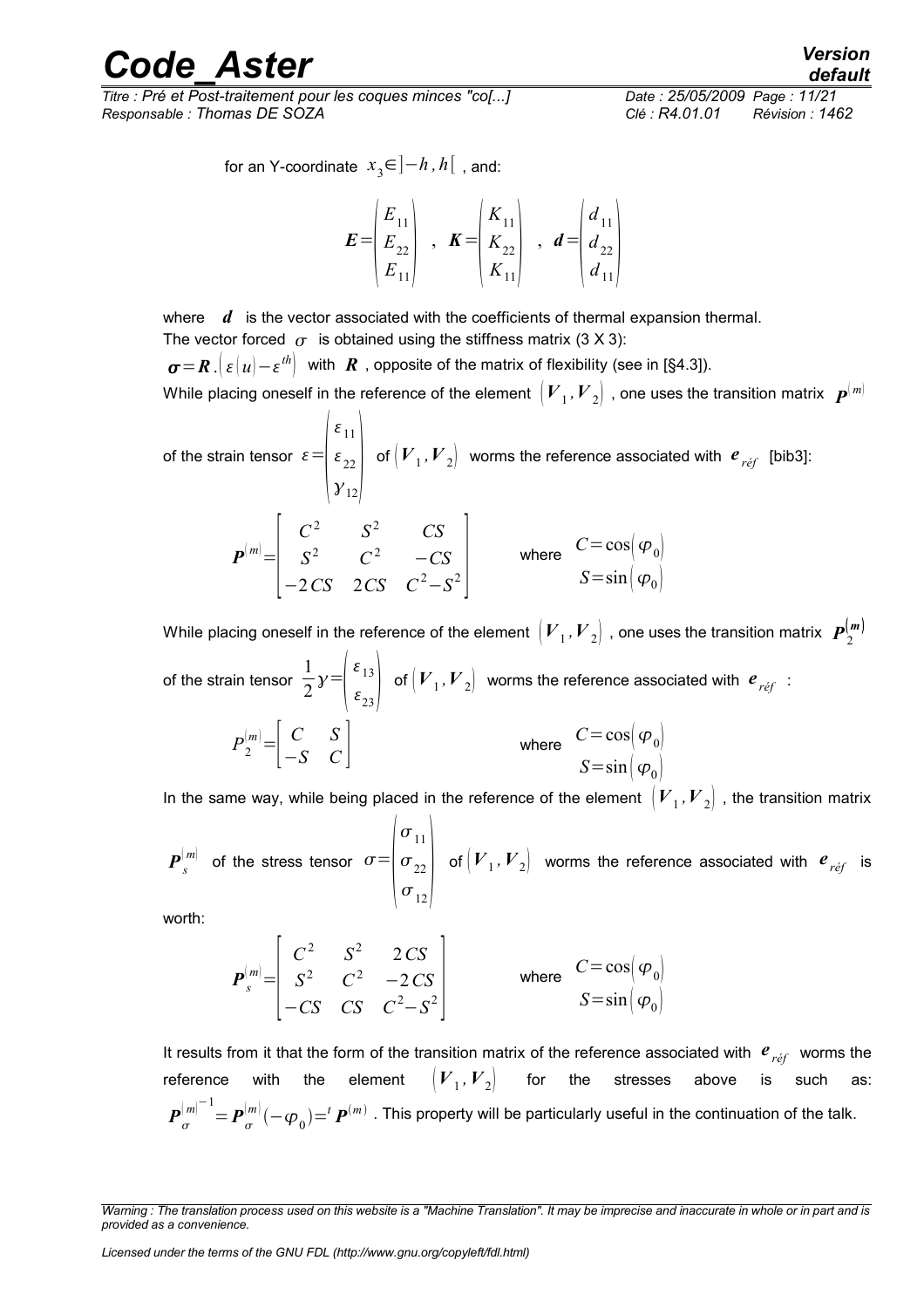*Titre : Pré et Post-traitement pour les coques minces "co[...] Date : 25/05/2009 Page : 12/21 Responsable : Thomas DE SOZA Clé : R4.01.01 Révision : 1462*

#### <span id="page-11-1"></span>**4 Shells made up of homogeneous layers**

#### **4.1 Description of the layers**

<span id="page-11-0"></span>One considers the shell made up of a stacking of *Ncouch* layers (parallel with the tangent plane) in the thickness ]−*h , h*[ made up each one of one of *M mater* the orthotropic homogeneous materials (stratified shell [Figure 4.1-a]).



**Appear 4.1-a**

a layer N is defined by:

• its thickness  $e_n$  with the Y-coordinates of the interfaces lower and higher:

$$
x_3^{n-1} = -h + \sum_{j=1}^{n-1} e_j, x_3^n = x_3^{n-1} + e_n;
$$

- the constitutive material  $m$ , and its physical characteristics,
- the angle  $\varphi_n$  of the first direction of orthotropy (noted L) in the tangent plane (  $T$  ) compared to the direction of reference  $e_{r\acute{e}f}$  (see figure [Figure 4.1-b]).

#### **Note:**

*In the case of a layer made up of fibers in a resin matrix, the first direction of orthotropy corresponds to the direction of fibers.*



**Appear 4.1-b: On Thermal orthotropic**

*Warning : The translation process used on this website is a "Machine Translation". It may be imprecise and inaccurate in whole or in part and is provided as a convenience.*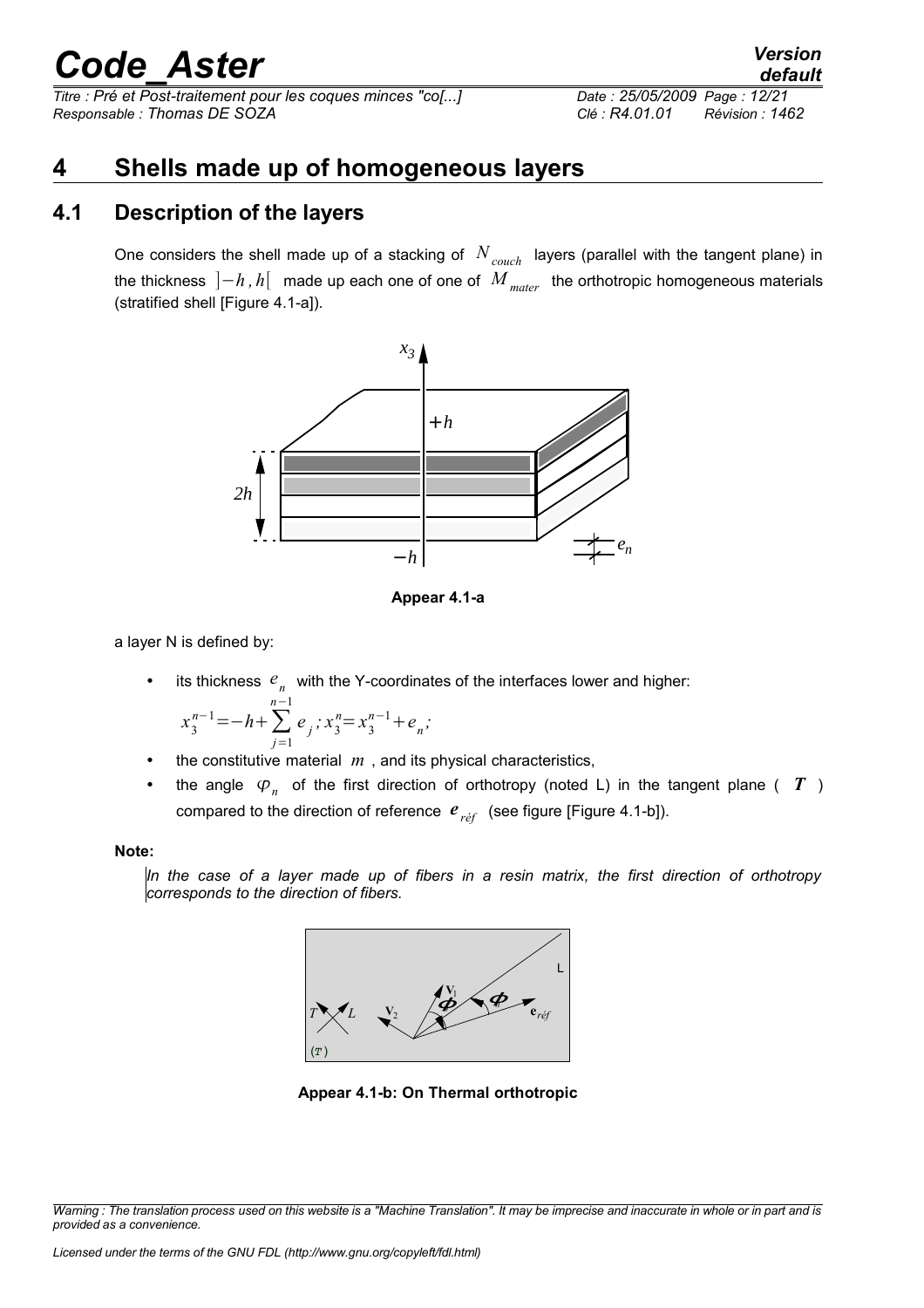*Titre : Pré et Post-traitement pour les coques minces "co[...] Date : 25/05/2009 Page : 13/21 Responsable : Thomas DE SOZA Clé : R4.01.01 Révision : 1462*

#### **4.2 layer**

<span id="page-12-0"></span>the statement of the vectors  $\left|A^{ij}\right|(i\,,j)\!\in\!\left[m\,,s\,,i\right]^{2},i\!\leq\!j\right|\,$  defined in [§3.2.1] is obtained starting from conductivities  $\bm{k}_m^{}$  of the material  $\mid m \mid$  constituting the layers  $\mid n \mid$  .

In the cases of orthotropy  $(L, T)$  of the material  $m$ , the coefficients of conductivity are:



In the case of a transverse isotropic material the coefficient  $\ket{\pmb{k}_{33}}$  is equal to  $\ket{\pmb{k}_T}$  .

To have the statement of  $\;A^{ij}\;$  in the reference of the element  $\left({V}_1,{V}_2\right)\;$  one must apply following rotation, from orthotropic reference towards the reference of the element, as clarified with [§3]:

$$
\boldsymbol{k}^{(m)} = \begin{pmatrix} k_{11} \\ k_{22} \\ k_{12} \end{pmatrix} = \begin{pmatrix} C^2 & S^2 \\ S^2 & C^2 \\ CS & -CS \end{pmatrix} \begin{pmatrix} k_L \\ k_T \end{pmatrix} \begin{pmatrix} \text{with} \\ \text{with} \\ S = \sin \left( \varphi_i + \varphi_0 \right) \end{pmatrix}
$$

the vectors  $\,\,A^{ij}\,\,$  can then express itself by integration in the thickness of the contributions of layer:

$$
A^{ij} = \sum_{n=1}^{N_{\text{couch}}} \int_{x_3^{n-1}}^{x_3^n} P_i(x_3) \cdot P_j(x_3) \cdot k_{(m)} \cdot dx_3
$$

terms  $\boldsymbol{B}^{\vec{y}}\bigl|(i\,,j)\!\in\!\!{\bigl[}\,2,3{\bigr]}^2$  ,  $i\!\leq\!j\bigr\rceil$  are:

$$
\boldsymbol{B}^{ij} = \sum_{n=1}^{N_{\text{couch}}} \int_{x_3^{n-1}}^{x_3^n} \frac{\partial P_i(x_3)}{\partial x_3} \cdot \frac{\partial P_j(x_3)}{\partial x_3} \cdot k_{33(m)} \cdot dx_3
$$

In the same way for  $\mathbf{\mathit{C}}^{ij}\;$  :

$$
\boldsymbol{C}^{ij} = \sum_{n=1}^{N_{\text{couch}}} \int_{x_3^{n-1}}^{x_3^n} P_i(x_3) \cdot P_j(x_3) \cdot \rho C_{(m)} \cdot dx_3
$$

*Warning : The translation process used on this website is a "Machine Translation". It may be imprecise and inaccurate in whole or in part and is provided as a convenience.*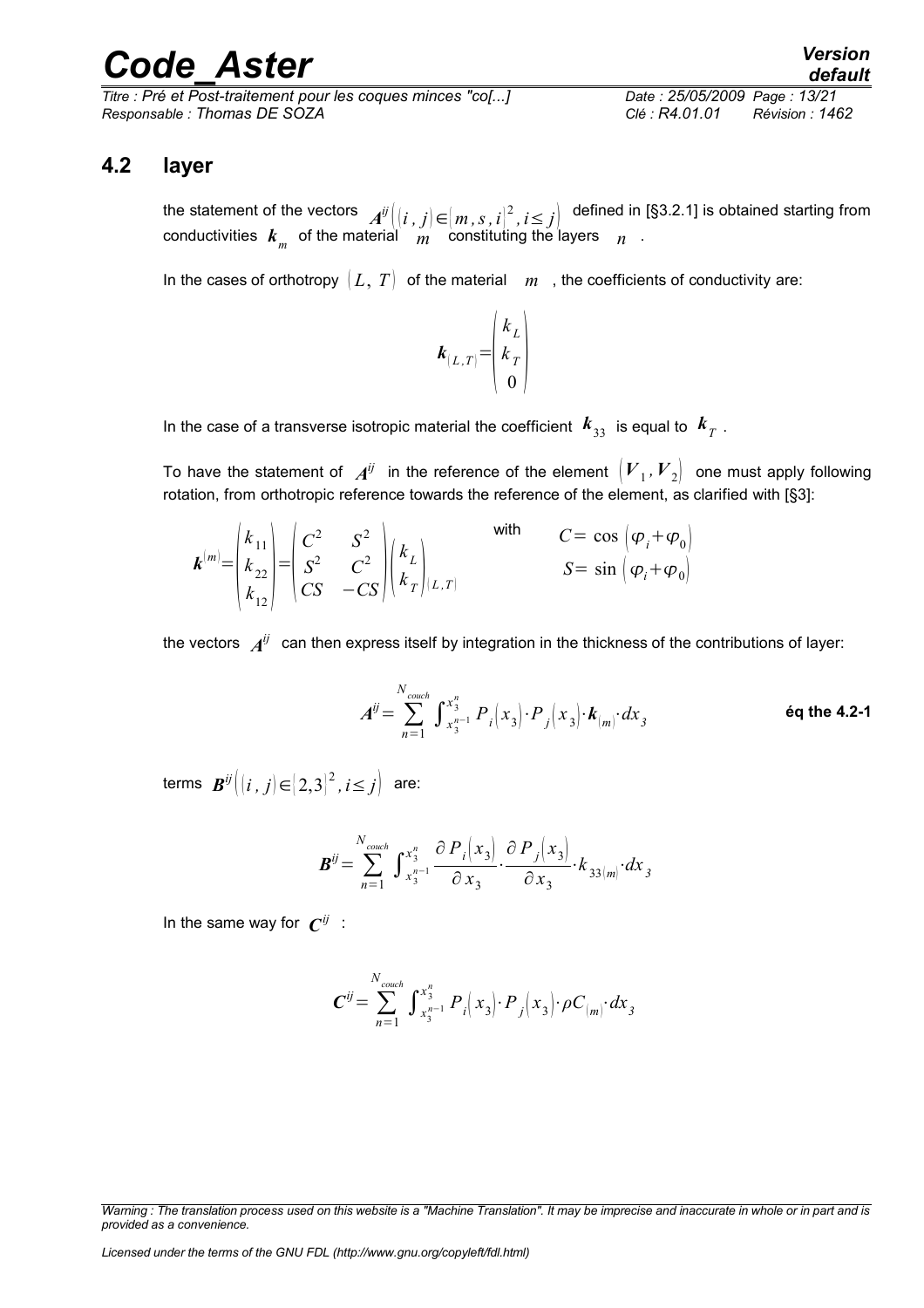*Titre : Pré et Post-traitement pour les coques minces "co[...] Date : 25/05/2009 Page : 14/21 Responsable : Thomas DE SOZA Clé : R4.01.01 Révision : 1462*

#### <span id="page-13-1"></span>**4.3 Thermomechanical**

#### **4.3.1 Behavior model**

<span id="page-13-0"></span>In the case of the laminated shells, one shows that the relation between the strains  $\epsilon$  and the stress  $\sigma$  in the "" layer *n* depends on the constants of the orthotropic material "" *m* :

That is to say:

 $d_{\rm LL}^{(m)}$  ,  $d_{\rm TT}^{(m)}$  $E^{(m)}_{\rm LL}$  *,*  $E^{(m)}_{TT}$  *,*  $v^{(m)}_{\rm LT}$  $\mathcal{G}^{(m)}_\mathrm{LT}$  *,*  $G^{(m)}_{LZ}$  *,*  $G^{(m)}_{TZ}$ elastic coefficients coefficients of thermal expansion

In the axes of orthotropy  $(L, T)$  of the material  $m$ , the matrix of flexibility  $S$  is expressed by:

$$
\mathbf{S}_{(m)}|_{(L,T)} = \begin{bmatrix} \frac{1}{E_{\text{LL}}} & -\frac{v_{LT}}{E_{TT}} & 0 \\ -\frac{v_{TL}}{E_{TT}} & \frac{1}{E_{TT}} & 0 \\ 0 & 0 & \frac{1}{G_{\text{LT}}} \end{bmatrix}_{(m)}
$$

with  
\n
$$
\frac{v_{LT}}{E_{LL}} = \frac{v_{TL}}{E_{TT}}
$$

the stiffness  $\mathcal{A}_{[m]} = \mathcal{S}^{-1}_{[m]}$  being:

$$
A_{\{m\}}|_{[L,T]} = \begin{bmatrix} E_{\text{LL}} & v_{\text{TL}} \cdot E_{\text{LL}} & 0 \\ \frac{1 - v_{\text{TL}} \cdot v_{\text{LT}}}{1 - v_{\text{TL}} \cdot v_{\text{LT}}} & \frac{E_{\text{TT}}}{1 - v_{\text{TL}} \cdot v_{\text{LT}}} & 0 \\ \frac{v_{\text{LT}} \cdot E_{\text{TT}}}{1 - v_{\text{TL}} \cdot v_{\text{LT}}} & \frac{E_{\text{TT}}}{1 - v_{\text{TL}} \cdot v_{\text{LT}}} & 0 \\ 0 & 0 & G_{\text{LT}} \end{bmatrix}_{\{m\}}
$$

The stiffness in transverse shears is expressed for its part in the following way:

$$
\boldsymbol{A}_{\tau(m)}\big|_{(L,T)} = \begin{bmatrix} G_{LZ} & 0 \\ 0 & G_{TZ} \end{bmatrix}_{(m)}
$$

*Licensed under the terms of the GNU FDL (http://www.gnu.org/copyleft/fdl.html)*

*Warning : The translation process used on this website is a "Machine Translation". It may be imprecise and inaccurate in whole or in part and is provided as a convenience.*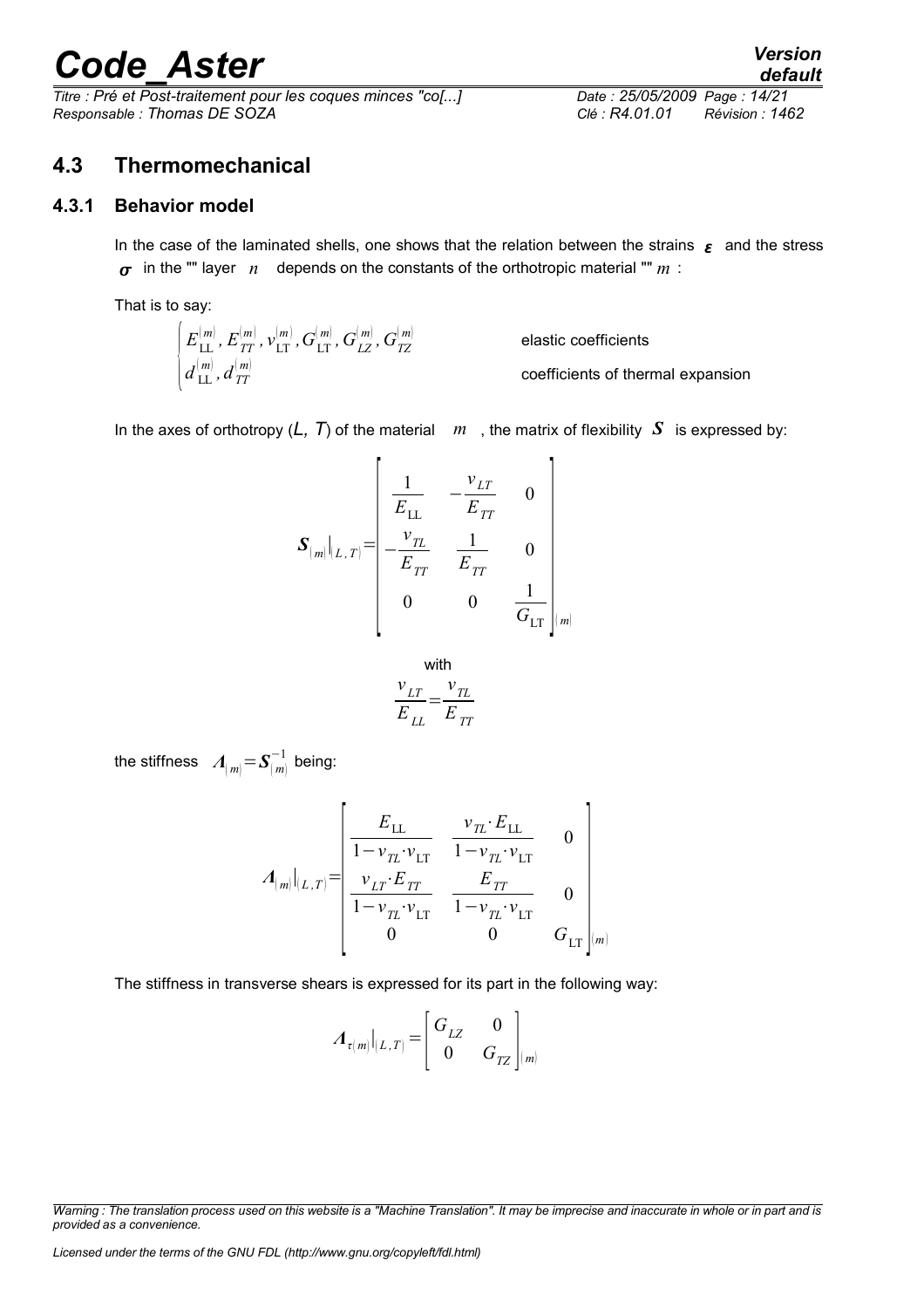*Titre : Pré et Post-traitement pour les coques minces "co[...] Date : 25/05/2009 Page : 15/21 Responsable : Thomas DE SOZA Clé : R4.01.01 Révision : 1462*

While placing oneself in the reference of the element  $\,big| \, {V}_1, {V}_2 \big| \,$  , one uses the transition matrix  $\,$   $\bm{P}^{(\,m)}$ of the strain tensor defined in [§3] of  $\left({\bm {\cal V}}_1,{\bm {\cal V}}_2\right] \;$  worms orthotropic reference:

$$
\boldsymbol{P}^{[m]} = \begin{bmatrix} C^2 & S^2 & 2\,CS \\ S^2 & C^2 & -2\,CS \\ -CS & CS & C^2 - S^2 \end{bmatrix} \qquad \text{where} \quad \begin{aligned} C = \cos\left(\varphi_i + \varphi_0\right) \\ S = \sin\left(\varphi_i + \varphi_0\right) \end{aligned}
$$

In the same way the vector thermal expansion is expressed in the reference  $\,\left|\,V_{_{|1}},V_{_{|2}}\right|\,$  :

$$
\boldsymbol{d}^{(m)} = \begin{pmatrix} d_{11} \\ d_{22} \\ d_{12} \end{pmatrix} = \boldsymbol{P}^{m-1} \begin{pmatrix} d_{LL} \\ d_{TT} \\ 0 \end{pmatrix}_{(L,T)} = \begin{pmatrix} C^2 & S^2 \\ S^2 & C^2 \\ 2CS & -2CS \end{pmatrix} \begin{pmatrix} d_{LL} \\ d_{TT} \end{pmatrix}_{(L,T)}
$$

One thus has in the layer *n* (material: *m* ), in  $x_3$  :

$$
s_{n} = \boldsymbol{P}_{s}^{(m)^{-1}}.\boldsymbol{\Lambda} |_{(L,T)}.\boldsymbol{P}^{(m)}.\big(\boldsymbol{e}(\boldsymbol{u}) - \boldsymbol{e}^{t\boldsymbol{h}}\big) = \boldsymbol{T} \, \boldsymbol{P}^{(m)}.\boldsymbol{\Lambda} |_{(L,T)}.\boldsymbol{P}^{(m)}.\big(\boldsymbol{e}(\boldsymbol{u}) - \boldsymbol{e}^{t\boldsymbol{h}}\big) = \boldsymbol{\Lambda}_{(m)}\big(\boldsymbol{e}(\boldsymbol{u}) - \boldsymbol{e}^{t\boldsymbol{h}}\big)
$$

with:

$$
\varepsilon(u) = \begin{pmatrix} E_{11} \\ E_{22} \\ E_{12} \end{pmatrix} + x_3 \begin{pmatrix} K_{11} \\ K_{22} \\ K_{12} \end{pmatrix} \text{ et } \varepsilon^{th} = \begin{pmatrix} d_{11} \\ d_{22} \\ d_{12} \end{pmatrix} \cdot \left( T(x_3) - T^{ref} \right)
$$

**Note:**

*In the code, one chose to carry out the transition of orthotropic reference with the reference of the element in two stages. A first stage relates to the transition of orthotropic reference with the reference defined by ANGL\_REP . The data of DEFI\_MATERIAU are thus transformed during this* first transition. One treats then the equivalent material as one would do it with classical shell *elements.*

*The processing of thermal thermal expansion is made in the form of a contribution to the second member of the matric equation solve resulting from the principle of virtual work. This contribution*

.

$$
\left| \text{ is written: } \sigma^{th}_{\text{min}} = -\frac{T}{\rho^{(m)}} \mathbf{A} \big|_{(L,T)} \cdot \begin{cases} d_{LL} \Delta T \\ d_{TT} \Delta T \\ 0 \end{cases} \right|.
$$

#### **4.3.2 Transverse shears**

<span id="page-14-0"></span>the stiffness in transverse shears of each layer are written in the reference  $\,\left|\,V_{\,1},V_{\,2}\right|\,$  in the same way that thermal expansion:

$$
\boldsymbol{\Lambda}_{t(m)}\big|_{(V_1, V_2)} = \n\boldsymbol{\mu}_{2}^{(m)}.\boldsymbol{\Lambda}_{t(m)}.\boldsymbol{\boldsymbol{P}}_{2}^{(m)}
$$

with  $\left| \begin{array}{cc} \boldsymbol{P}^{(m)}_2 = \begin{array}{c} C & S \ -S & C \end{array} \right|$  $\begin{bmatrix} C & S \\ -S & C \end{bmatrix}$  vectorial transition matrix of  $(V_1, V_2)$  worms orthotropic reference.

*Warning : The translation process used on this website is a "Machine Translation". It may be imprecise and inaccurate in whole or in part and is provided as a convenience.*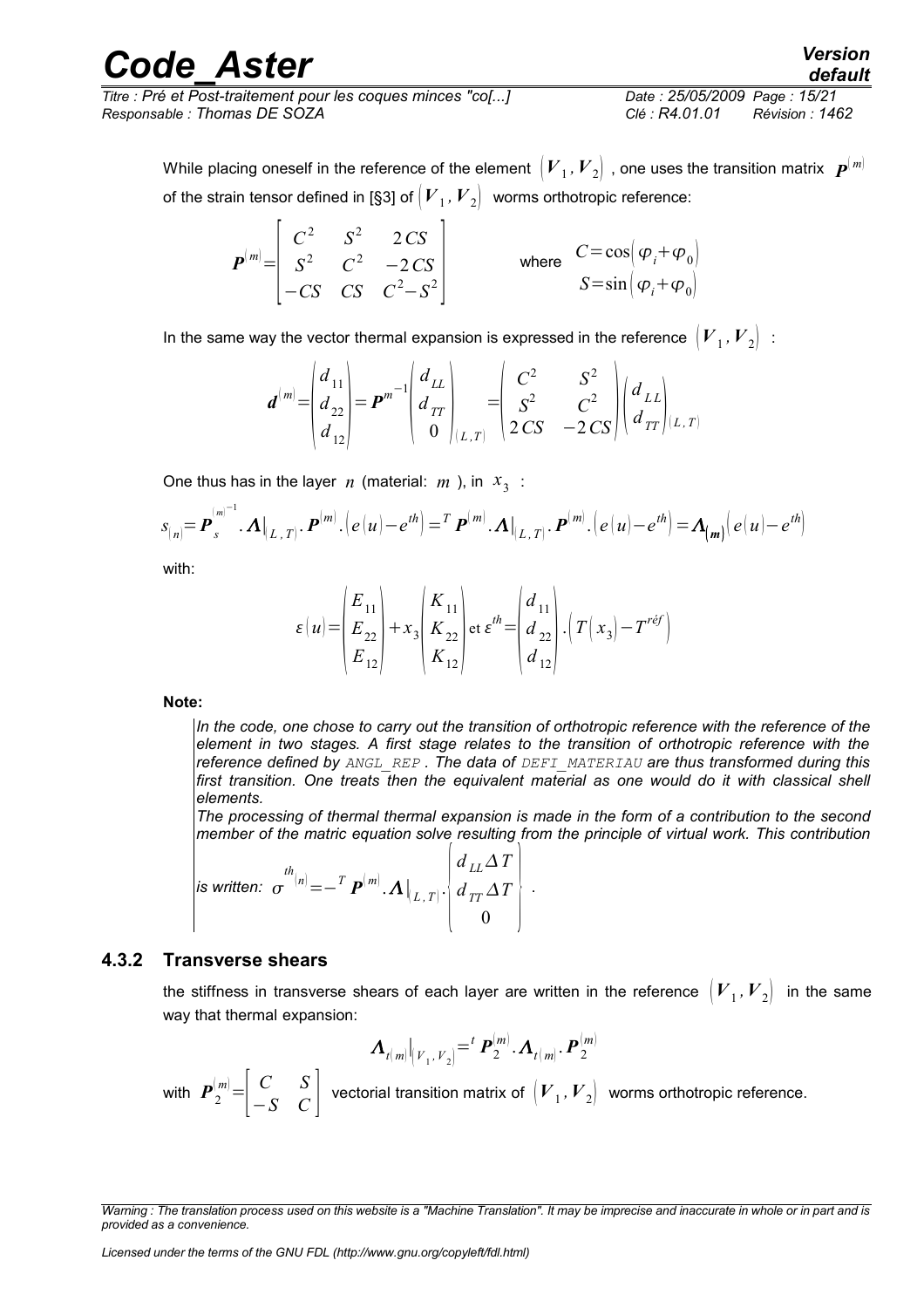| <b>Code Aster</b>                                           | <b>Version</b><br>default         |  |
|-------------------------------------------------------------|-----------------------------------|--|
| Titre : Pré et Post-traitement pour les coques minces "co[] | Date: 25/05/2009 Page: 16/21      |  |
| Responsable : Thomas DE SOZA                                | Clé : R4.01.01<br>Révision : 1462 |  |

The stiffness in transverse shears total of the shell  $[R_c]$  calculated so as to be equal to that given by the model of three-dimensional elasticity [bib2], the matrix  $\|R_c\|$  is defined so that the surface density of energy of transverse shears  $\left. U_{\,_{2}}\right.$  obtained for a three-dimensional distribution of the stresses  $\left. \sigma_{_{13}}\right.$ and  $\; \sigma_{23} \;$  is identical to that associated with the model of plate of noted REISSNER-MINDLIN  $\; U_{\,2} \;$  .

$$
U_1 = \frac{1}{2} \int_{-h}^{h} \langle \tau \rangle \Big[ \Lambda_{\tau(m)} \Big]^{-1} \Big[ \tau \Big] d_3 \qquad \langle \tau \rangle = \langle \sigma_{13} \sigma_{23} \rangle
$$

$$
U_2 = \frac{1}{2} V [\mathbf{R}_c]^{-1} V = \frac{1}{2} \Big( \int_{-h}^{h} [\tau] d_3 \Big) [\mathbf{H}_c]^{-1} \Big( \int_{-h}^{h} [\tau] d_3 \Big)
$$

with the balance equations:  $|\sigma_{\gamma'}|$  $\sigma_{13} = -\int_{-h}^{x_3} \left( \sigma_{11,1} + \sigma_{12,2} \right) d_3$ 

$$
\sigma_{23} = -\int_{-h}^{x_3} \left( \sigma_{12,1} + s_{22,2} \right) d_3
$$

and the conditions:  $0 = \sigma_{13} = \sigma_{23}$  for  $x_3 = \pm h$ .

The plane stresses  $\sigma_{11}$ ,  $\sigma_{22}$ ,  $\sigma_{12}$  are expressed according to the forces resulting by making the assumption from pure bending and absence from coupling membrane/bending. It results from it that:

$$
\sigma(x_3) = x_3 \cdot A_{(m)}(x_3) P^{-1} \cdot M
$$
 and  $A(x_3) = A_{(m)}(x_3) P^{-1}$ 

where  $P$  is the stiffness matrix of bending of the group of multi-layer defined by [éq 2.3-5]. These computations, as well as the following are to be carried out in a single reference. One chooses in *the Code\_Aster* the intrinsic reference with the element. It is thus necessary A to transform the matrix in this reference.

One has then:  $\left|\tau\left(x_{3}\right)\right|$   $=$   $\bm{D}_{1}\!\left(x_{3}\right)$   $V$   $+$   $\bm{D}_{2}\!\left(x_{3}\right)\!\left|\lambda\right|$ with  $V = \langle M_{11,1} + M_{12,2}$ ;  $M_{12,1} + M_{22,2} \rangle$  $\langle \lambda \rangle = \langle M_{11,1} - M_{12,2}$ ;  $M_{12,1} - M_{22,2}$ ;  $M_{22,1}$ ;  $M_{11,2}$ and  $\bm{D}_1=\int_{-\bm{x}_3}^{n}$  $\frac{h}{-x} - \frac{z}{2}$  $2 \mid$   $\angle$  $A_{11} + A_{33}$   $A_{13} + A_{32}$  $A_{31} + A_{23} \quad A_{22} + A_{33}$ *dz*  $\bm{D}_2 = \int_{-\bm{x}_3}^{\bm{n}}$  $\frac{h}{a}$   $-\frac{z}{2}$  $2 \mid A$  $A_{11} - A_{33}$   $A_{13} - A_{32}$  2A<sub>12</sub> 2A<sub>31</sub>  $A_{31} - A_{23}$   $A_{33} - A_{22}$  2A<sub>32</sub> 2A<sub>21</sub> ] *dz*  $U_{1}$  is thus written:  $U_{1}$ = $\frac{1}{2}$ 2  $\langle V|\lambda\rangle$  $\vert$  (  $c_{11}$   $c_{12}$  $c_{_{12}T}$   $c_{_{22}}$   $\vert$   $\rangle$ *V*  $\lambda$  |

*Warning : The translation process used on this website is a "Machine Translation". It may be imprecise and inaccurate in whole or in part and is provided as a convenience.*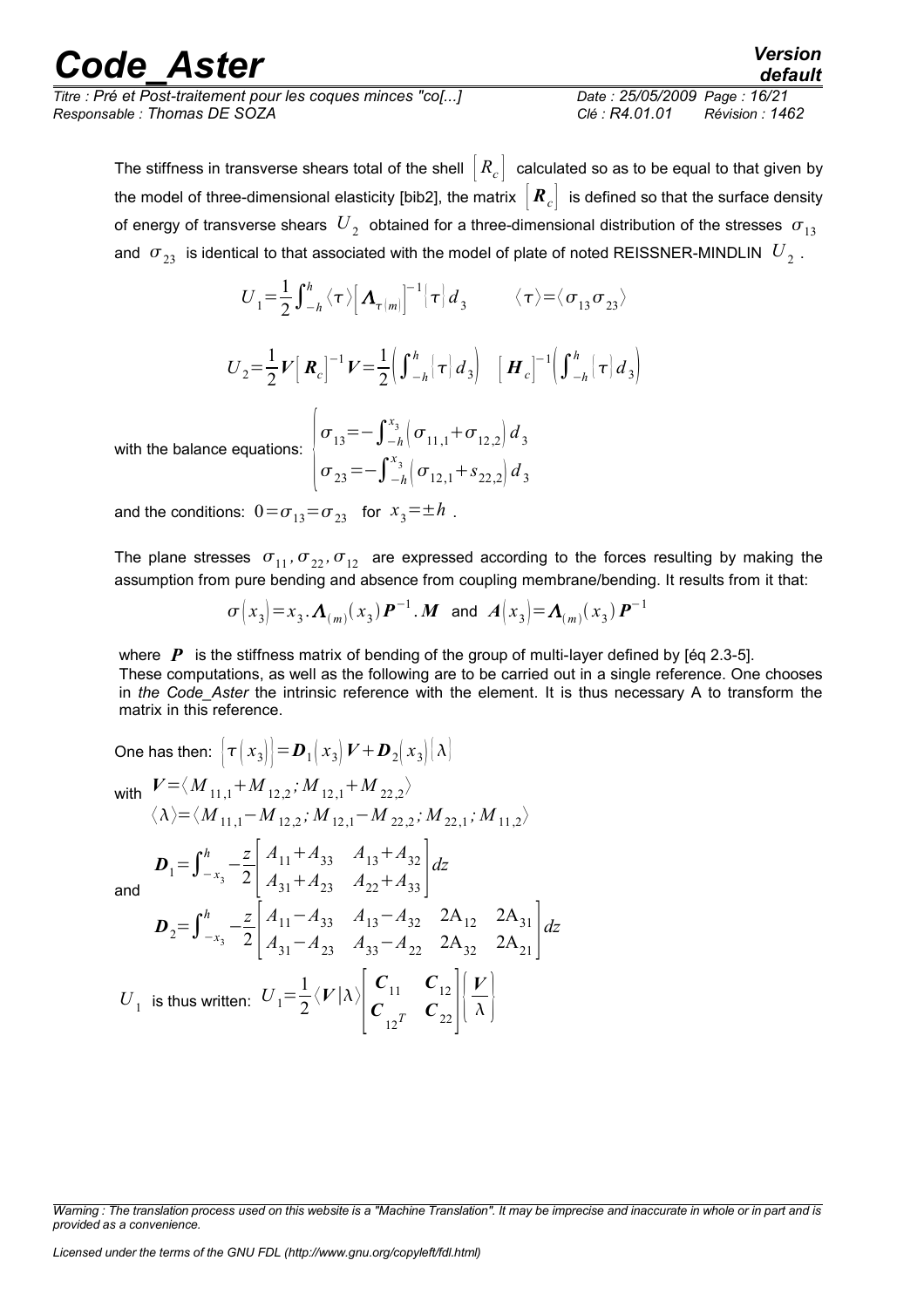*Titre : Pré et Post-traitement pour les coques minces "co[...] Date : 25/05/2009 Page : 17/21 Responsable : Thomas DE SOZA Clé : R4.01.01 Révision : 1462*

with

$$
C_{11} = \int_{-h}^{h} \mathbf{D}_{1} T \Lambda_{\tau(m)}^{-1} \mathbf{D}_{1} d_{3}
$$
  
\n
$$
C_{12} = \int_{-h}^{h} \mathbf{D}_{1} T \Lambda_{\tau(m)}^{-1} \mathbf{D}_{2} d_{3}
$$
  
\n
$$
C_{22} = \int_{-h}^{h} \mathbf{D}_{2} T \Lambda_{\tau(m)}^{-1} \mathbf{D}_{2} d_{3}
$$
  
\n
$$
C_{32} = \int_{-h}^{h} \mathbf{D}_{2} T \Lambda_{\tau(m)}^{-1} \mathbf{D}_{2} d_{3}
$$

from where

$$
U_1 = U_2 \Leftrightarrow \langle V | \lambda \rangle \begin{bmatrix} C_{11} - H_c^{-1} & C_{12} \\ C_{12} & C_{22} \end{bmatrix} \begin{bmatrix} V \\ \lambda \end{bmatrix} = 0 \quad \forall V, [\lambda]
$$

one thus suggests the solution  $\left.H_{\,c}\!=\!\mathcal{C}_{_{[1]}-1}\right.$  .

The coefficients of transverse correction of shears correspond to the ratio of the terms of  $\, {\bm H}_{_C} \,$  to the integral on the thickness of the laminate of the terms of  $\left| {\boldsymbol{A}_{\tau}}_{\left( m \right)} \right|$  .

#### **4.3.3 Generalized forces**

<span id="page-16-0"></span>the forces generalized definite with [§1.3] and put in a vectorial form are obtained by integration in the thickness of the shell by adding the contributions of the layers (of thickness  $\bm{e}_n{=}\frac{x_3^n}{-}x_3^{n-1}$  ):

$$
\mathbf{M} = \begin{pmatrix} M_{11} \\ M_{22} \\ M_{12} \end{pmatrix} = \int_{l} \sigma \cdot x_3 \cdot dx_3 = \sum_{n=1}^{N_{\text{couch}}} \int_{x_3^{n-1}}^{x_3^{n}} \sigma_{(n)} \cdot x_3 \cdot dx_3
$$

If one expresses like previously (with *m*

$$
\mathbf{N} = \begin{pmatrix} N_{11} \\ N_{22} \\ N_{12} \end{pmatrix} = \int_{l} \sigma \cdot dx_{3} = \sum_{n=1}^{N_{\text{couch}}} \int_{x_{3}^{n-1}}^{x_{3}^{n}} \sigma_{(n)} \cdot dx_{3}
$$

material of the layer *n* ):

$$
\boldsymbol{\sigma}_{(n)} = \boldsymbol{\Lambda}_{(m)} \cdot \left( \mathbf{E} + \mathbf{x}_3 \cdot \mathbf{K} - \mathbf{d}_{(m)} \Big| T \Big| \mathbf{x}_3 \Big| - T^{\text{ref}} \Big| \right)
$$

one can note the forces generalized in the form: (cf [§1.3])

$$
M-M''=P\cdot K+Q\cdot E
$$

$$
N-N''=Q\cdot K+R\cdot E
$$

with  $P$ ,  $Q$ ,  $R$  matrixes 3 X 3 being expressed by:

*Warning : The translation process used on this website is a "Machine Translation". It may be imprecise and inaccurate in whole or in part and is provided as a convenience.*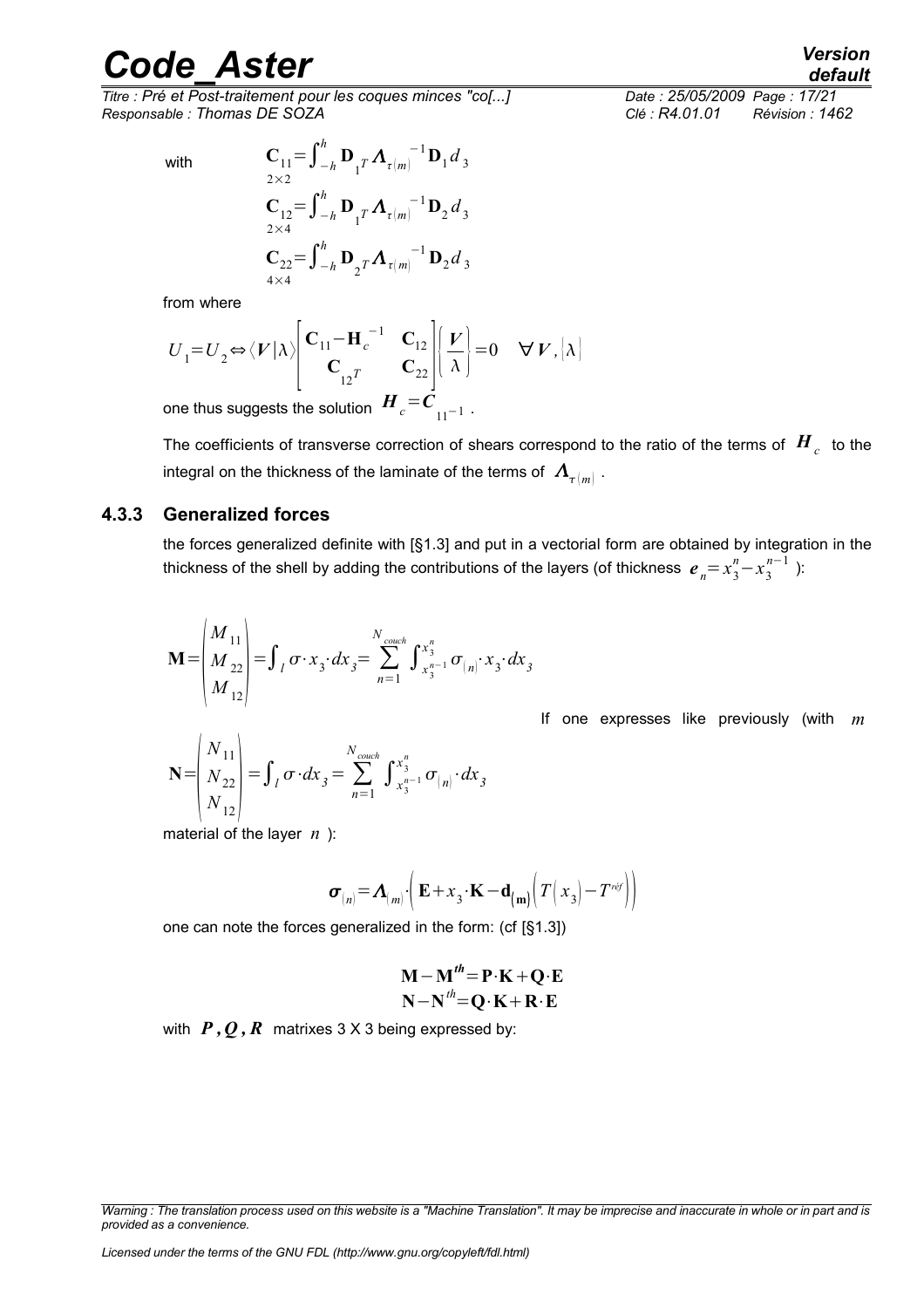*Titre : Pré et Post-traitement pour les coques minces "co[...] Date : 25/05/2009 Page : 18/21 Responsable : Thomas DE SOZA Clé : R4.01.01 Révision : 1462*

$$
\mathbf{P} = \sum_{n=1}^{N_{\text{couch}}} \mathbf{\Lambda}_{(m)} \int_{x_3^{n-1}}^{x_3^n} x_3^2 \cdot dx_3 = \sum_{n=1}^{N_{\text{couch}}} \mathbf{\Lambda}_{(m)} \cdot \frac{1}{3} \cdot \left( \left( x_3^n \right)^3 - \left( x_3^{n-1} \right)^3 \right)
$$
  
\n
$$
\mathbf{Q} = \sum_{n=1}^{N_{\text{couch}}} \mathbf{\Lambda}_{(m)} \int_{x_3^{n-1}}^{x_3^n} x_3 \cdot dx_3 = \sum_{n=1}^{N_{\text{couch}}} \mathbf{\Lambda}_{(m)} \cdot \frac{1}{2} \cdot \left( \left( x_3^n \right)^2 \cdot \left( x_3^{n-1} \right)^2 \right)
$$
  
\n
$$
\mathbf{R} = \sum_{n=1}^{N_{\text{couch}}} \mathbf{\Lambda}_{(m)} \cdot \left( x_3^n - x_3^{n-1} \right) = \sum_{n=1}^{N_{\text{couch}}} \mathbf{\Lambda}_{(m)} \cdot e_n
$$

*default*

*Warning : The translation process used on this website is a "Machine Translation". It may be imprecise and inaccurate in whole or in part and is provided as a convenience.*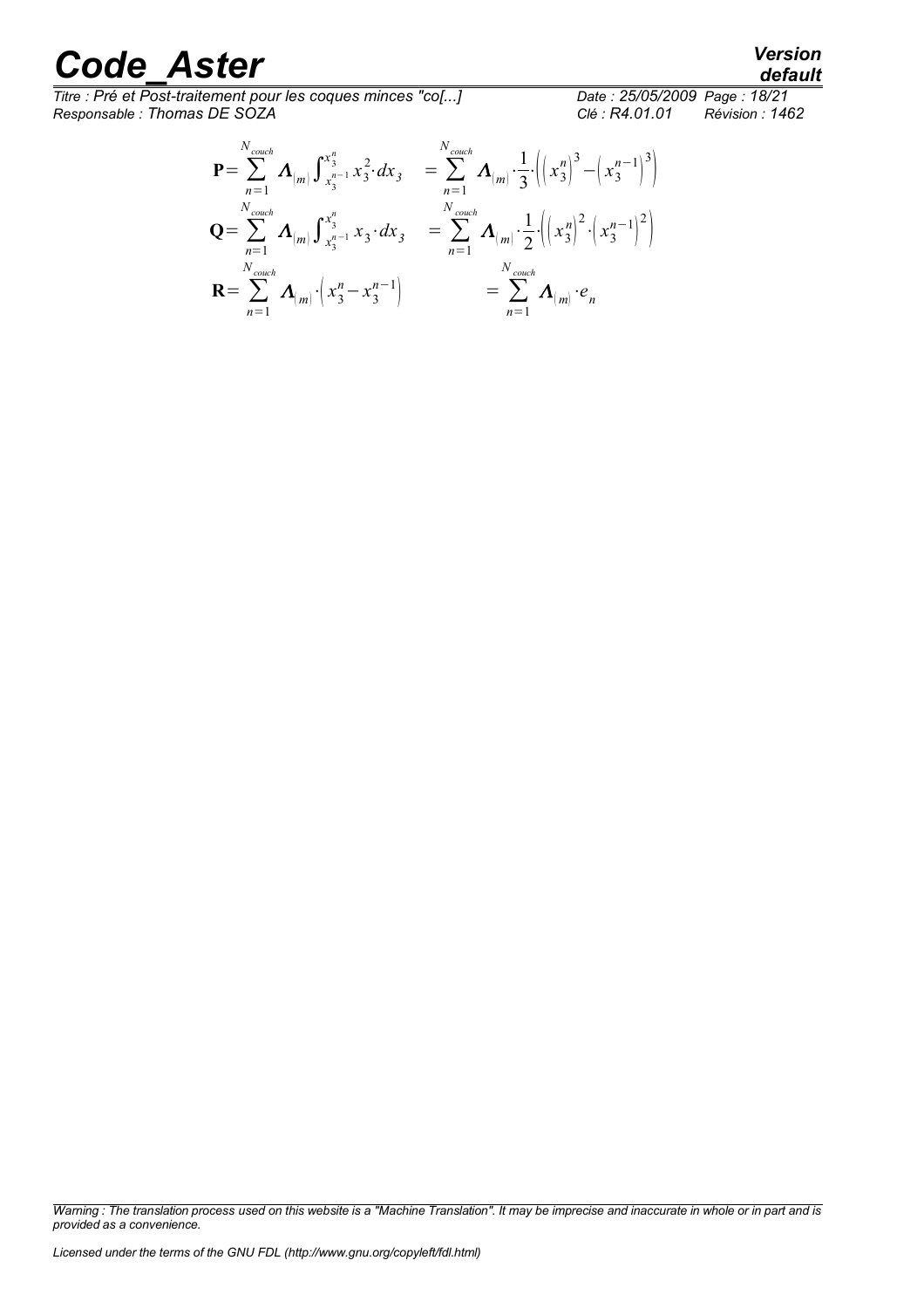*Titre : Pré et Post-traitement pour les coques minces "co[...] Date : 25/05/2009 Page : 19/21 Responsable : Thomas DE SOZA Clé : R4.01.01 Révision : 1462*

*default*

the shears  $V$  are obtained by derivative of the moment  $[§4.3.2]$ .

The generalized forces of thermal origin are calculated directly:

$$
\mathbf{M}^{th} = \sum_{n=1}^{N_{\text{couch}}} \mathbf{\Lambda}_{(m)} \cdot \int_{x_3^{n-1}}^{x_3^n} x_3 \cdot (T(x_3) - T^{ref}) \cdot \mathbf{d}_{(m)} \cdot dx_3
$$

$$
\mathbf{N}^{th} = \sum_{n=1}^{N_{\text{couch}}} \mathbf{\Lambda}_{(m)} \cdot \int_{x_3^{n-1}}^{x_3^n} (T(x_3) - T^{ref}) \cdot \mathbf{d}_{(m)} \cdot dx_3
$$

#### **4.3.4 Localization of the stresses (postprocessing)**

<span id="page-18-1"></span>Conversely, following a computation by finite element and of obtaining the strains *E* and variations of curvature K, one can then calculate the stress field  $\sigma_{n}$   $n=1, N_{\text{couch}}$  in each layer of the element.

It is necessary to calculate in each layer  $\;(n)\;$  , the matrix  $\;\bm\varLambda_{(m)}^{}\;$  and the terms  $\;\left(\varGamma\big(\,x_3\big)\!-\!T^{\,r\acute{e}f}\right). \bm d_{(m)}^{}\;$ (cf [§3.2]) (  $m = mat_n$  represents the characteristics material of the layer *n* ).

The stresses  $\sigma_{\alpha\beta}^-$  with an Y-coordinate  $x^3 \in ]x_3^{n-1},x_3^n[$  in the layer (  $n^-$  ) are then:

$$
\sigma_{(n)}(x_3) = \mathbf{\Lambda}_{(m)} \cdot \left[ \mathbf{E} + x_3 \cdot \mathbf{K} - \mathbf{d}_{(m)} \left( T(x_3) - T_{\text{ref}} \right) \right]
$$

and transverse shears:

*<sup>n</sup> x*<sup>3</sup> =*D*<sup>1</sup> *x*3 .*VD*<sup>2</sup> *x*3 . **éq 4.3.4-1**

**Note::**

*In the code postprocessings of the shell elements are generally defined in the reference associated with ANGL\_REP . The stresses in the intrinsic reference of the element are thus brought back in the reference of the variety. One a:*

 $\vert \sigma \vert$  $\sigma_{11}$  $\sigma_{22}$  $\sigma_{12}$  eref  $=\begin{bmatrix} S \end{bmatrix}$  $C^2$   $S^2$  +2*CS*  $S^2$  *C*<sup>2</sup> −2*CS*  $-CS$  +*CS*  $C^2 - S^2$   $\left| \frac{2}{\sigma_1} \right|$  $\sigma_{11}$  $\sigma_{22}$  $\sigma_{12}$  *n Where*  $C = \cos \left( \varphi_0 \right)$  $S = \sin \left( \varphi_0 \right) \left[ \text{cf.} \left[ \text{S4.1} \right] \right)$ where  $\varphi_{_{0}}$  is the angle enters  $\overline{V}_{_{1}}$  and *e réf*

#### **4.3.5 Computation of the rupture criteria in the layers (postprocessing)**

<span id="page-18-0"></span>the limiting values of breaking stresses depend on the material of the layer, the direction and the meaning of the request (for a group of elements corresponding to the same field material):

|                  | $\perp X$ : limite en traction dans le sens L                                      | (1ère direction orthotropie : sens des fibres)                                                  |
|------------------|------------------------------------------------------------------------------------|-------------------------------------------------------------------------------------------------|
|                  |                                                                                    | $\mid X'$ : limite en compression dans le sens L (1ère direction orthotropie : sens des fibres) |
| $\mathsf{mat}_n$ | $\mid Y$ : limite en traction dans le sens T                                       | (2ème direction orthogonale à la 1ère)                                                          |
|                  | $Y'$ : limite en compression dans le sens T (2ème direction orthogonale à la 1ère) |                                                                                                 |
|                  | $S$ : limite en cisaillement dans le sens LT                                       |                                                                                                 |

*Warning : The translation process used on this website is a "Machine Translation". It may be imprecise and inaccurate in whole or in part and is provided as a convenience.*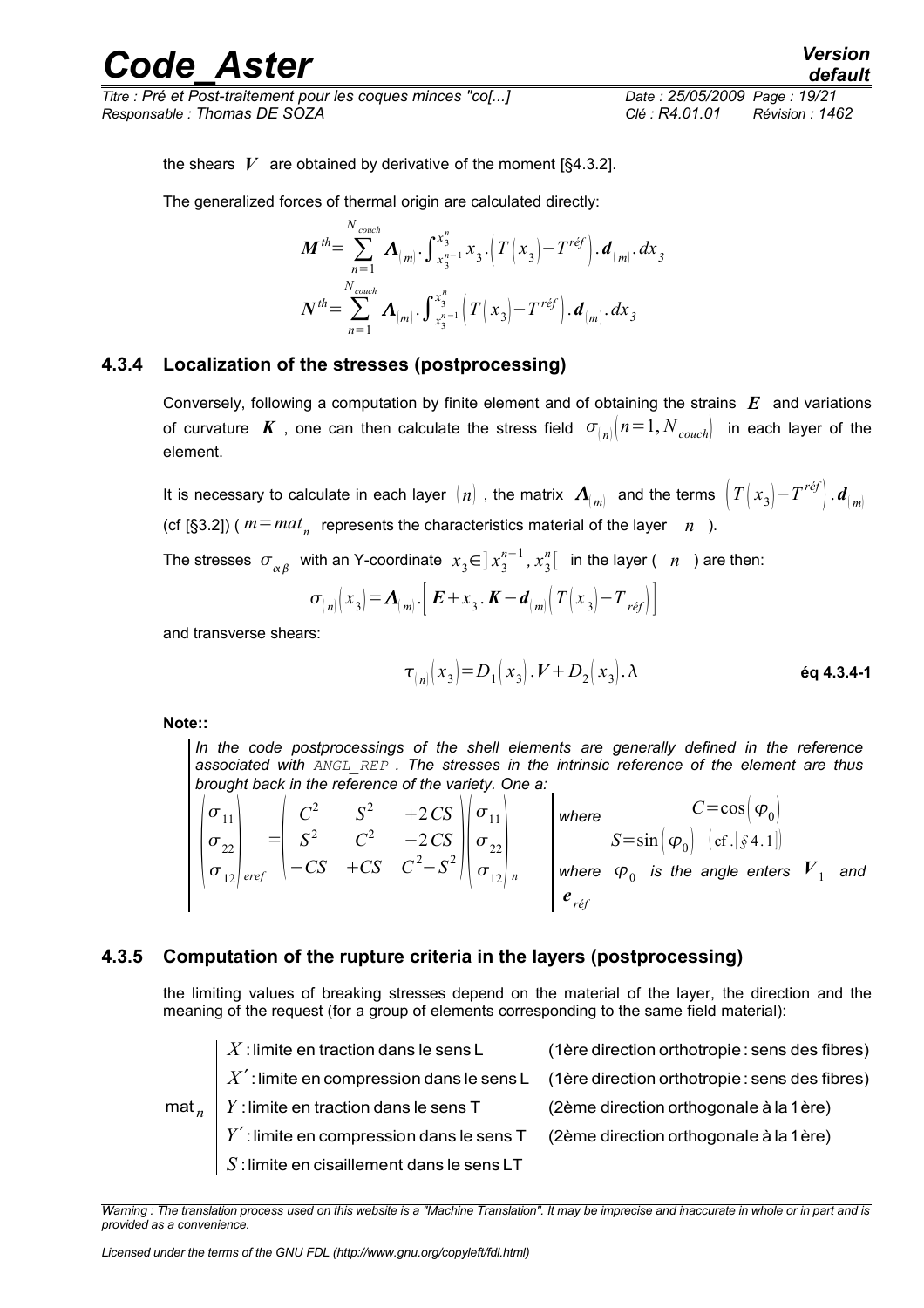*Titre : Pré et Post-traitement pour les coques minces "co[...] Date : 25/05/2009 Page : 20/21 Responsable : Thomas DE SOZA Clé : R4.01.01 Révision : 1462*

It is necessary to calculate the stresses in the reference of the layer (defined by the axes of orthotropy) starting from the stresses in the reference of the element:

the angle enters  $\bm{V}_1$  and  $\bm{e}_{r\acute{e}f}$  is  $\bm{\varphi}_0$  , and that enters  $\bm{e}_{r\acute{e}f}$  and orthotropic reference is  $\bm{\varphi}_n$  :

 $\vert \sigma \vert$  $\sigma_L^2$  $\sigma_{\overline{I}}$  $\sigma_{\iota}|_n$  $=\begin{bmatrix} S \\ S \end{bmatrix}$  $C^2$   $S^2$   $+2CS$  $S^2$  *C*<sup>2</sup> −2*CS*  $-CS$  +*CS*  $C^2-S^2\Big|\Big|\frac{2}{\sigma_1}$  $\sigma_{11}$  $\sigma_{22}$  $\sigma_{12}$ <sub>n</sub> where  $C = \cos \left( \varphi_0 \right)$  $S = \sin \left( \varphi_0 \right) \left[ \text{cf.} \left[ \text{S4.1} \right] \right)$ 

maximum Criterion of stress:

The 5 following criteria are calculated by layer:  $(n = 1, N - \text{couch})$ 

$$
\frac{\sigma_{L_{\lvert n\rvert}}}{X_{\lvert mat_{n}\rvert}}\left(\text{si}\ \sigma_{L_{\lvert n\rvert}} > 0\right) \quad \frac{\sigma_{L_{\lvert n\rvert}}}{X_{\lvert mat_{n}\rvert}^{\prime}} \quad \left(\text{si}\ \sigma_{L_{\lvert n\rvert}} < 0\right)
$$
\n
$$
\frac{\sigma_{T_{\lvert n\rvert}}}{Y_{\lvert mat_{n}\rvert}} \quad \left(\text{si}\ \sigma_{T_{\lvert n\rvert}} > 0\right) \quad \frac{\sigma_{T_{\lvert n\rvert}}}{Y_{\lvert mat_{n}\rvert}} \quad \left(\text{si}\ \sigma_{T_{\lvert n\rvert}} < 0\right)
$$
\n
$$
\frac{|\sigma_{LT_{\lvert n\rvert}}|}{S_{\lvert mat_{n}\rvert}}
$$

Criterion of TSAI-HILL: this criterion is written in each layer in the following way:

$$
C_{TH} = \frac{\sigma_{L(n)}^2}{X_{(mat_n)}^2} - \frac{\sigma_{L(n),} \sigma_{T(n)}}{X_{(mat_n)}^2} + \frac{\sigma_{T(n)}^2}{Y_{(mat_n)}^2} + \frac{\sigma_{LT(n)}^2}{S_{(mat_n)}^2}
$$

The material is broken when  $C_{TH} \geq 1$ .

The values  $X$  and  $Y$  are replaced by  $X^{'}$  and  $Y^{'}$  when the corresponding  $\left(\sigma_{L(n)}\right.,$   $\sigma_{T(n)}\right)$ stresses are negative.

### **5 Bibliography**

- <span id="page-19-1"></span>1) S. ANDRIEUX, F. VOLDOIRE: "Formulation of a model of thermal for the thin shells" - HI-71/7131 Notes - 1990, to also see: [R3.11.01].
- 2) J.L. BATOZ, G. DHATT: "Modelization of structures by finite elements" Flight 2 Beams and plates - HERMES 1990.
- 3) J.R. TO BORE: "Elasticity". Kluwer academic publishers.

### **6 Description of the versions of the document**

<span id="page-19-0"></span>

| Version Aster   Author (S) | <b>Organization (S)</b>                         | Description of modifications |
|----------------------------|-------------------------------------------------|------------------------------|
| 6.3                        | P. MASSIN, F. NAGOT, F. VOLDOIRE<br>EDF-R&D/AMA | initial Text                 |

*Warning : The translation process used on this website is a "Machine Translation". It may be imprecise and inaccurate in whole or in part and is provided as a convenience.*